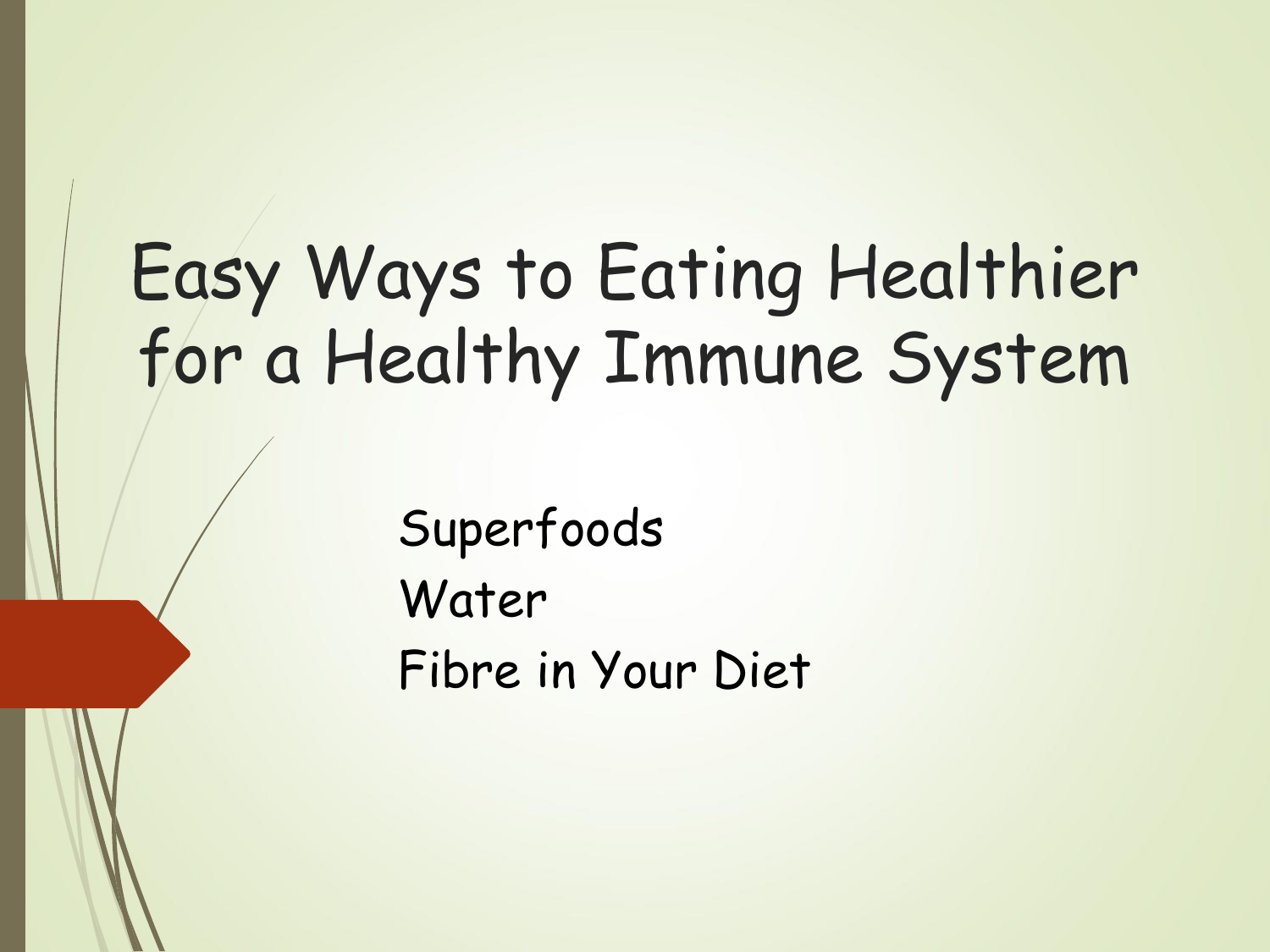## Your Immune System

- While there is no single food or natural remedy that has been clinically proven to prevent COVID-19 infections, that doesn't mean there aren't some that can help.
- **The fact, there are many foods that are already known to** strengthen the immune system and fight disease.
	- A number of these are currently being studied for their ability to reduce the incidence and severity of COVID-19 infections.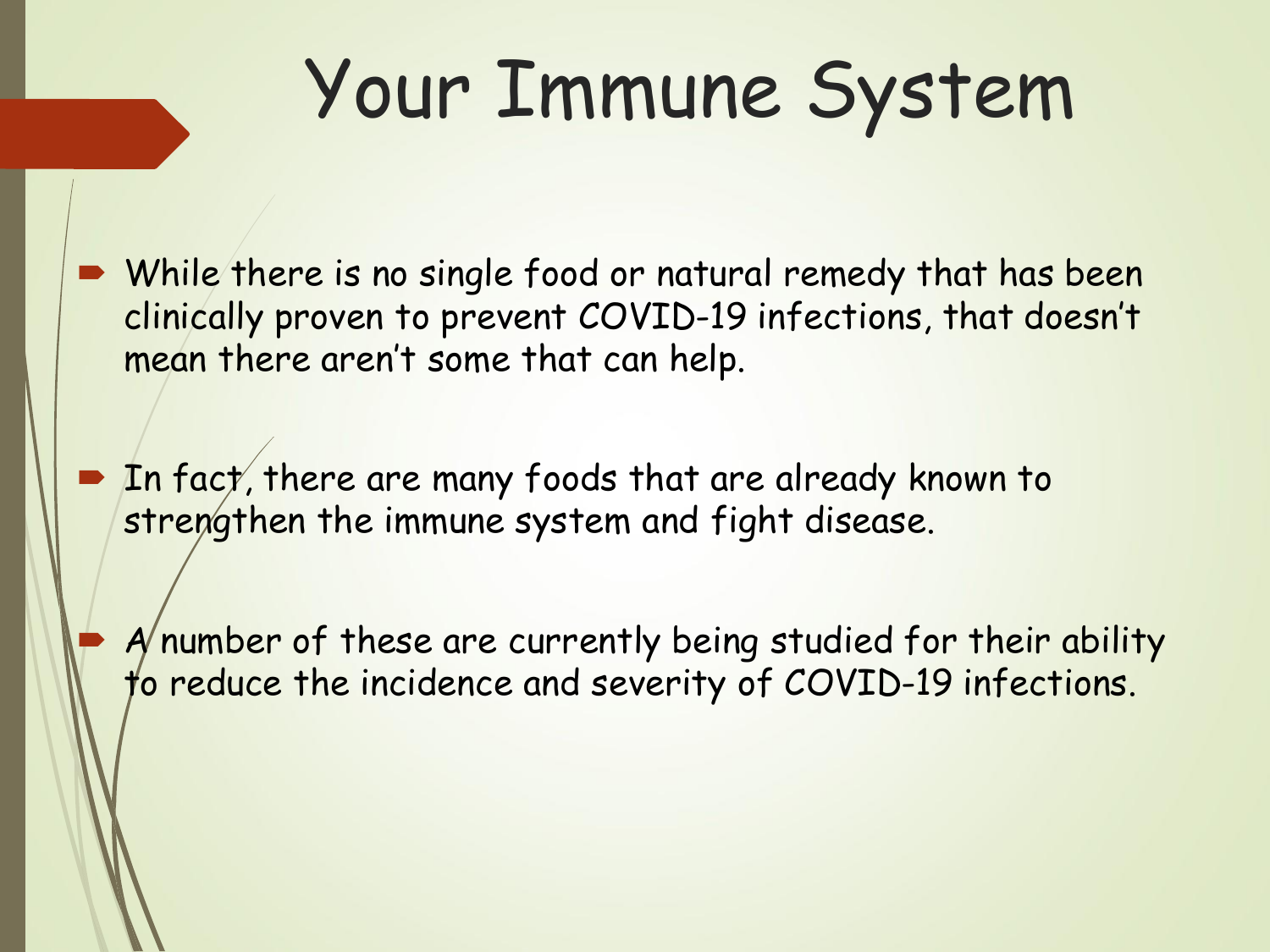#### Your Immune System

**Plant-based foods, including fruits,** vegetables, whole grains, beans, nuts, and seeds, have been shown to reduce the risk of the very chronic diseases that are so closely associated with poor COVID-19 outcomes.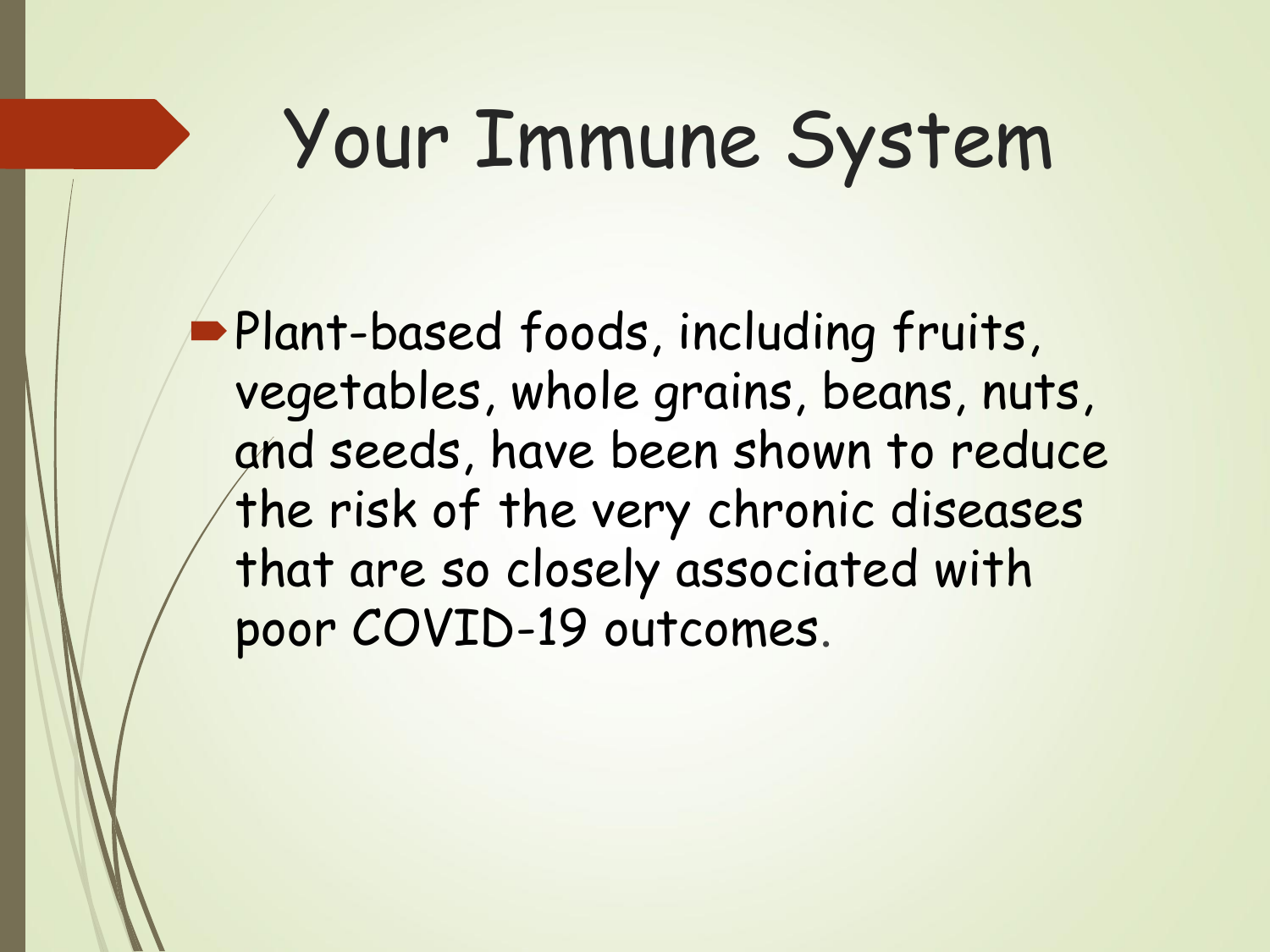The World Health Organization Emphasizes the Importance of:

**Drinking an abundance of water to** stay hydrated

- Switching to healthier fat sources,
- **Eating out less,**

**Eating more fresh and unprocessed** foods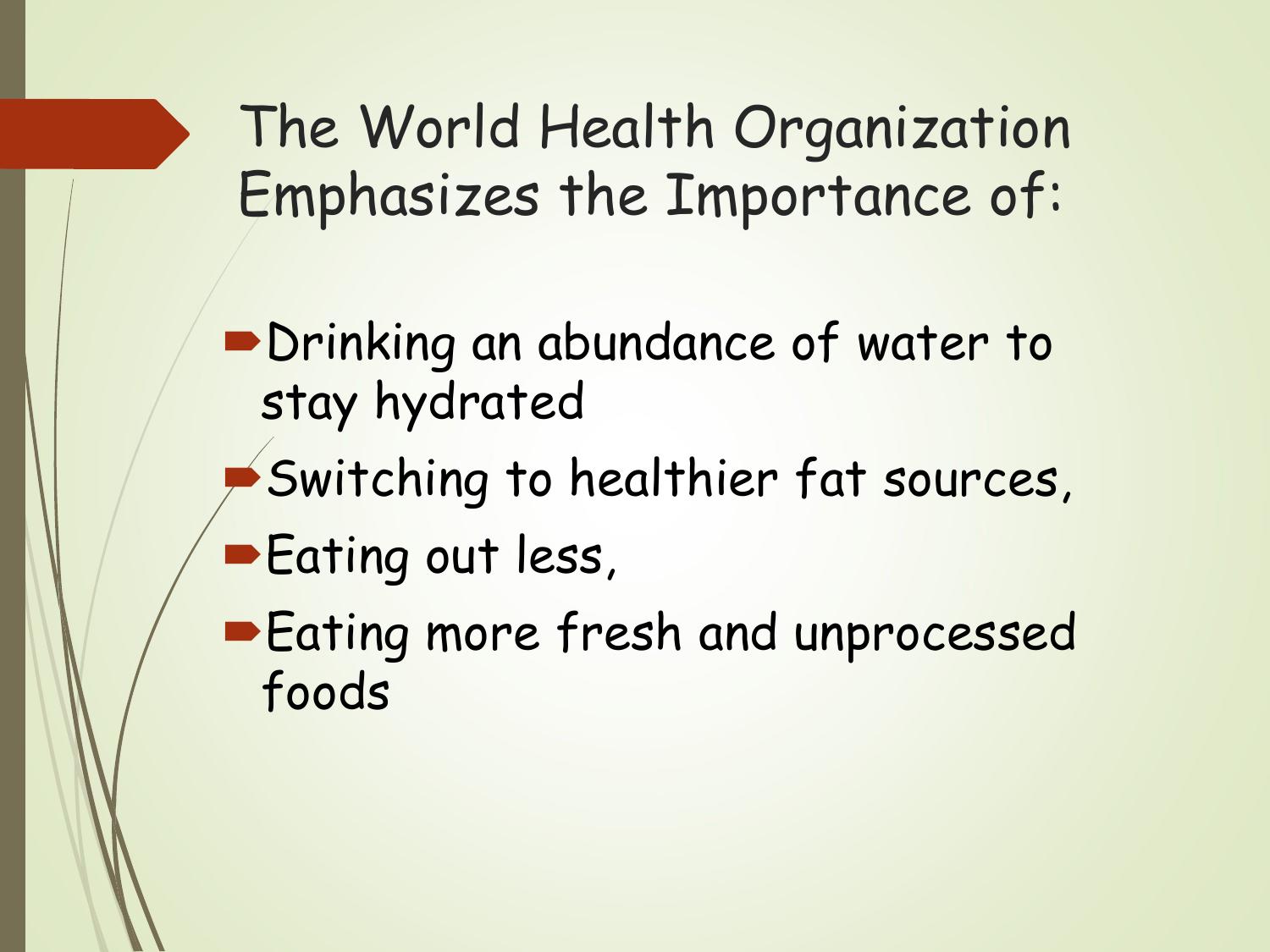## What is a Superfood?

- Nutritional powerhouse foods are loaded with nutrients crucial to a healthy, long life
- **Easy to find in every local supermarket**
- Contain high concentrations of crucial nutrients (nutrient-dense foods), as well as the fact that many of them are low in calories
- **Foods containing these nutrients have been** proven to help prevent and, in some cases, reverse the well-known effects of aging, including cardiovascular disease, Type II Diabetes, hypertension and certain cancers.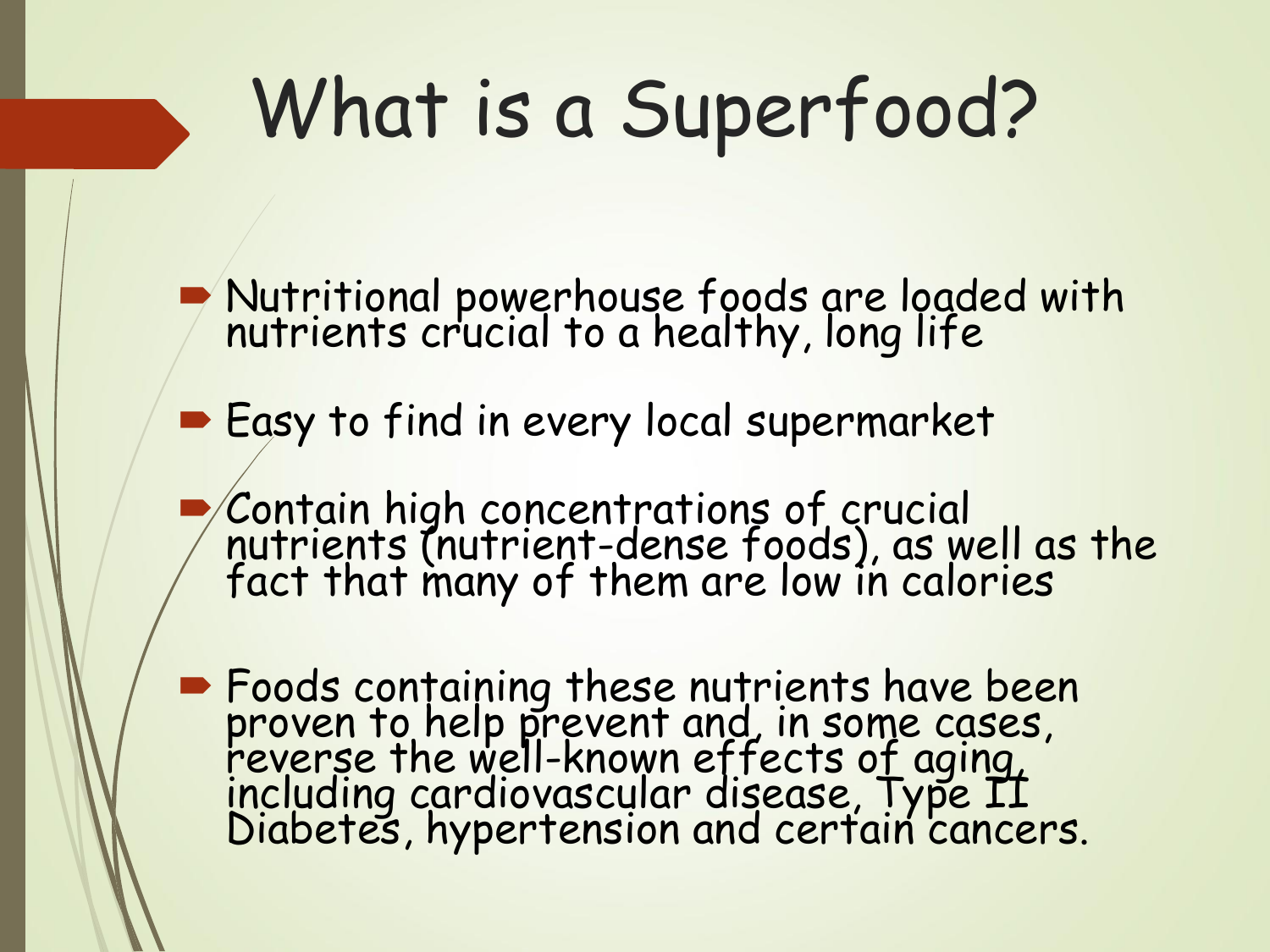#### SuperFoods are Whole Foods

Whole foods are those that are unprocessed or are minimally processed in such a way that none of their nutritional characteristics have been intentionally modified.

**Whole foods are complex. They contain** hundreds of unidentified compounds and nutrients.

**Just as the nutrients in a particular food team** up to work better, nutrients from a wide range of foods also work together to promote good health.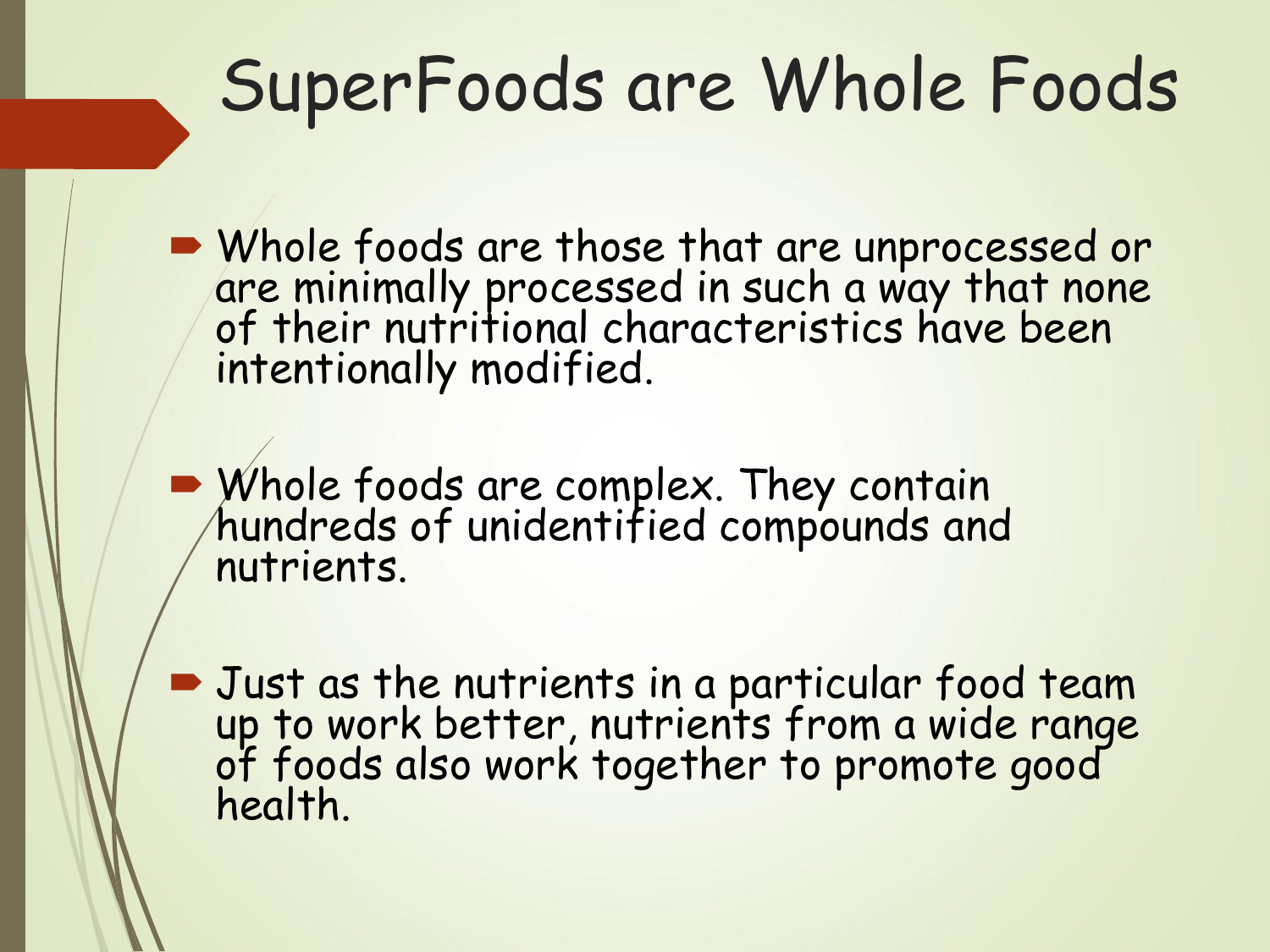# Superfoods (only a few)

- **Apples**
- Avocado
- **Beans**
- **Beets**
- **Blueberries**
- **Cantaloupe**
- Carrots
- **Cranberries**
- **Eggplant**
- **Extra Virgin Olive Oil**
- Grapes
- **Green** Tea
- **Kidney Beans**
- Lentils
- **Nuts**
- **Oats**
- **Onions**
- Peaches
- Peas
- Salmon
- Sweet Potatoes
- Tomatoes
- Turkey, skinless
- Whole Grain Breads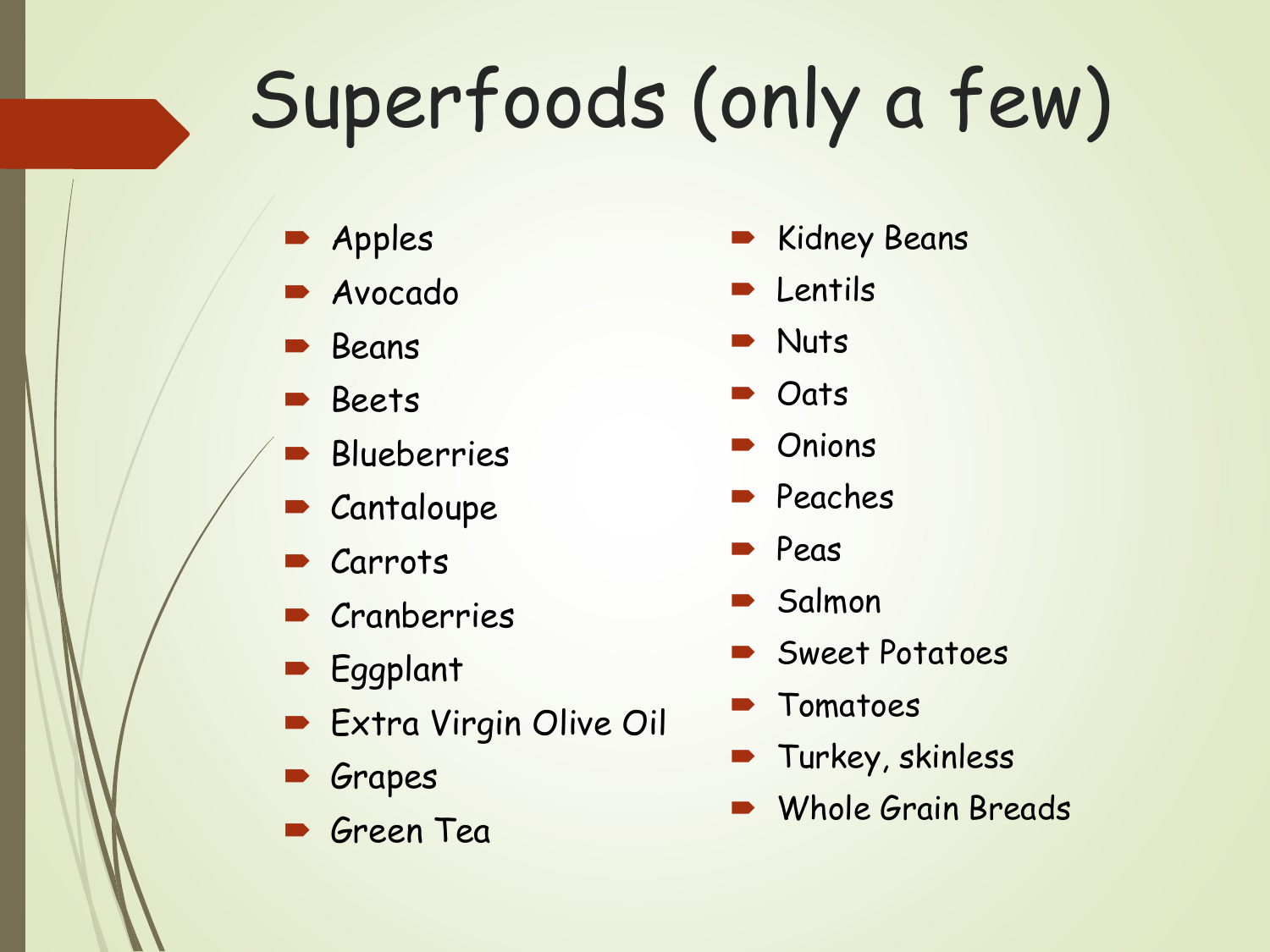## Is There Such a Thing as Healthy Fats?

- **Fats are an important part of the diet, but not all fats** have the same effects on health.
	- While good fats can actually lower cholesterol levels, boost brain function and support a feeling of fullness, filling up on unhealthy fats can contribute to chronic disease and weight gain.
	- A good rule of thumb is to steer clear of highlyprocessed fats that are pumped full of additives and unhealthy ingredients.
	- Refined vegetable oils, processed meats and snack foods like chips, crackers and baked goods are generally high in disease-causing, artery-clogging **trans fats** that should be avoided at all costs.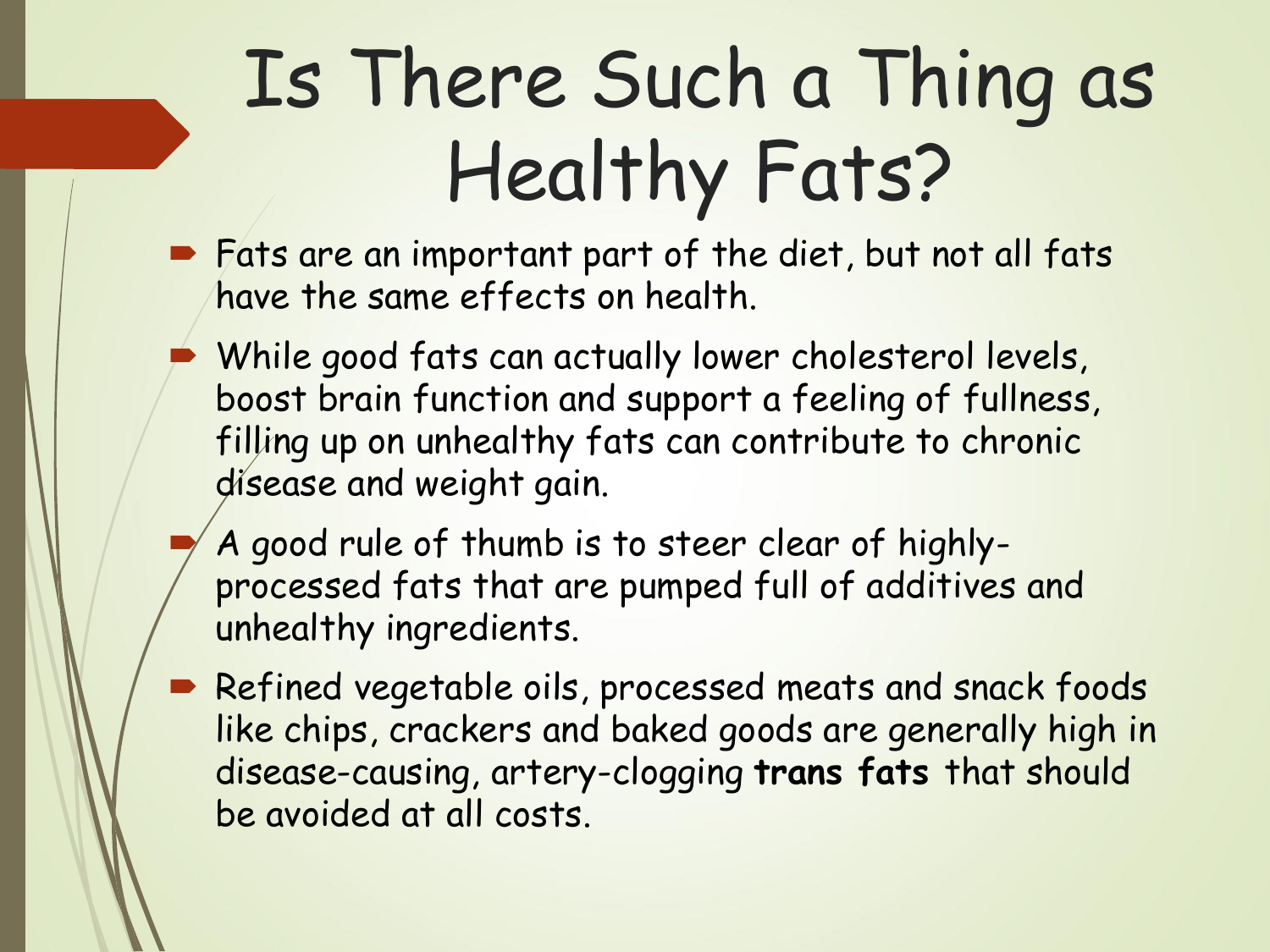## Healthy Fats

**The key for finding healthy fats to eat is to** look for ingredients that are unprocessed and naturally high in fats.

 Avocados, full-fat dairy, olive oil and fatty fish are just a few foods with healthy fats that can help benefit your health.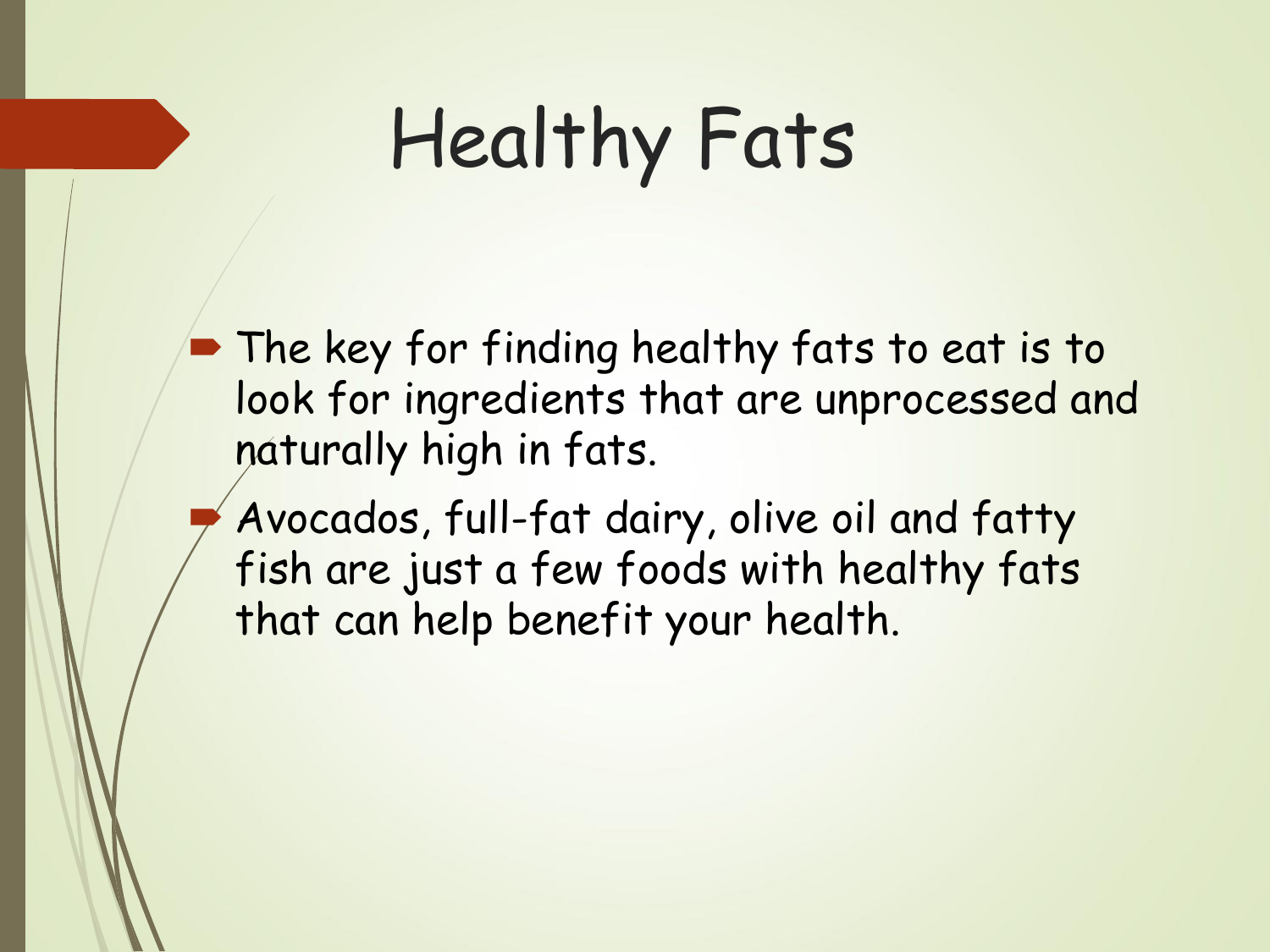## Healthy Fats for Your Body

 Not all fats are created equal, but the ones on this healthy fats list pack a lot of punch.

 From lowering bad cholesterol and helping shed excess weight to giving you shiny hair and strong nails, your body will reap the benefits of these healthy fats.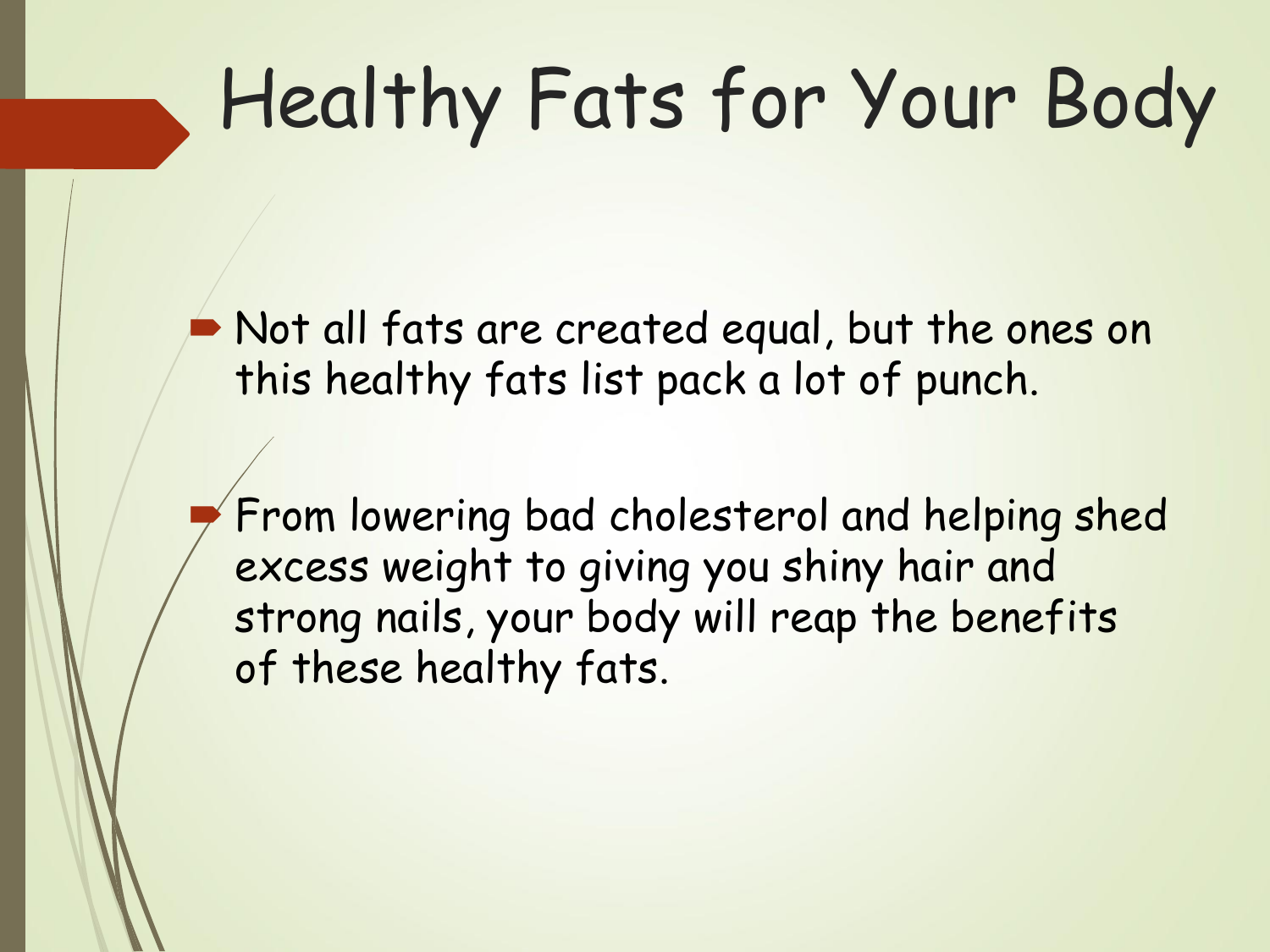## Healthy Fats

- Avocado
- Butter & Ghee
- Coconut Oil
- Extra-Virgin Olive Oil
- **Nuts and Seeds**
- $\blacktriangleright$  Eggs
- Grass-fed, Organic Beef
- Full-Fat Dairy
- **Fatty Fish-salmon,** sardines, mackerel & anchovies Dark Chocolate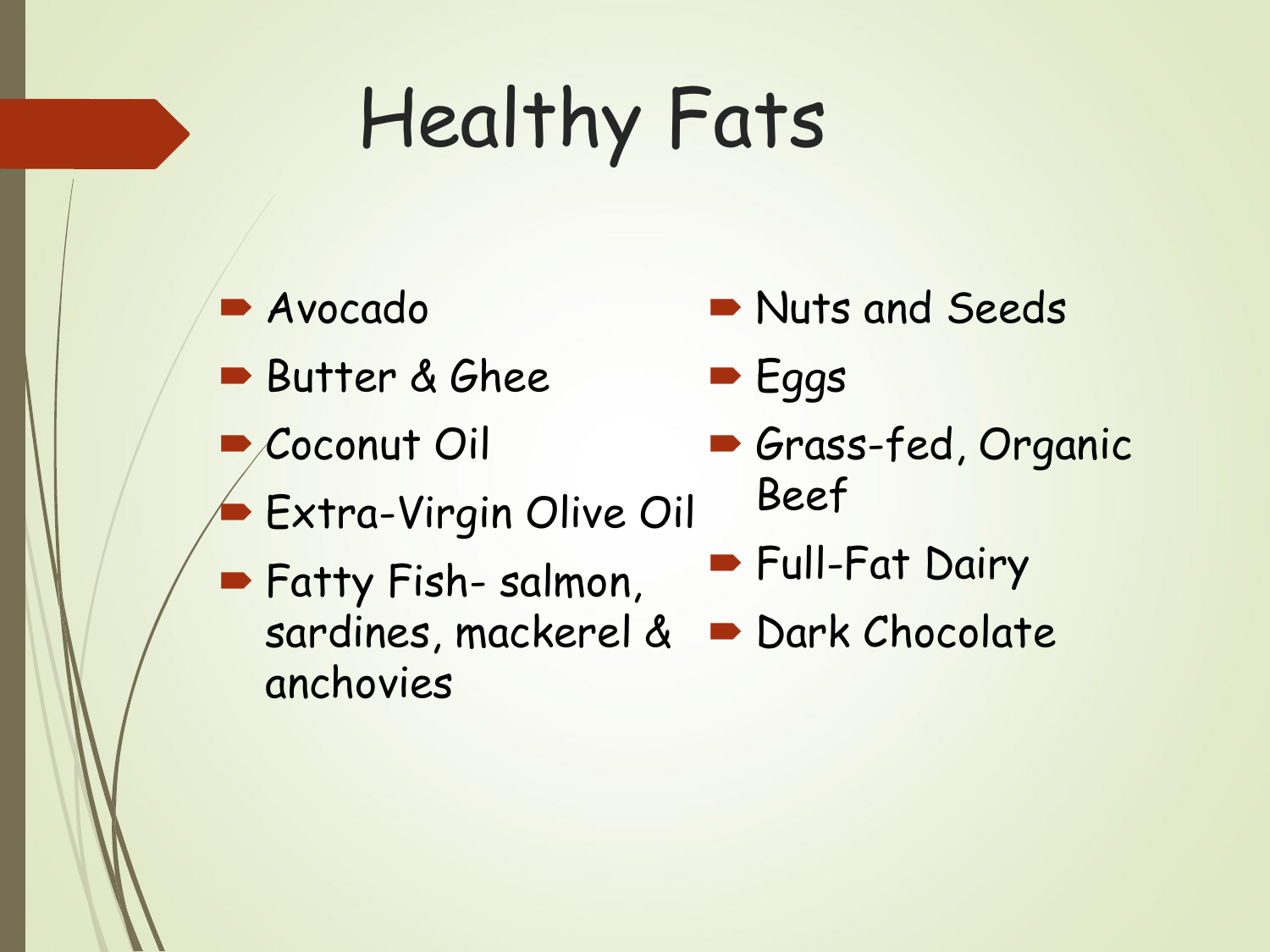# The Typical Western Diet

The standard Western diet is filled with these kinds of unhealthy foods:

- Fast food (burgers, fries, chicken nuggets, milkshakes, etc.)
- Ultra-processed foods (potato chips, cookies, packaged baked goods, frozen dinners, etc.)
- Meat, especially processed meats (cold cuts, sausage, hot dogs, etc.)
- Dairy products (milk, ice cream, cheese, etc.)
- Sugar-sweetened beverages (soda, energy drinks, etc.)
- Alcohol, especially when consumed in excess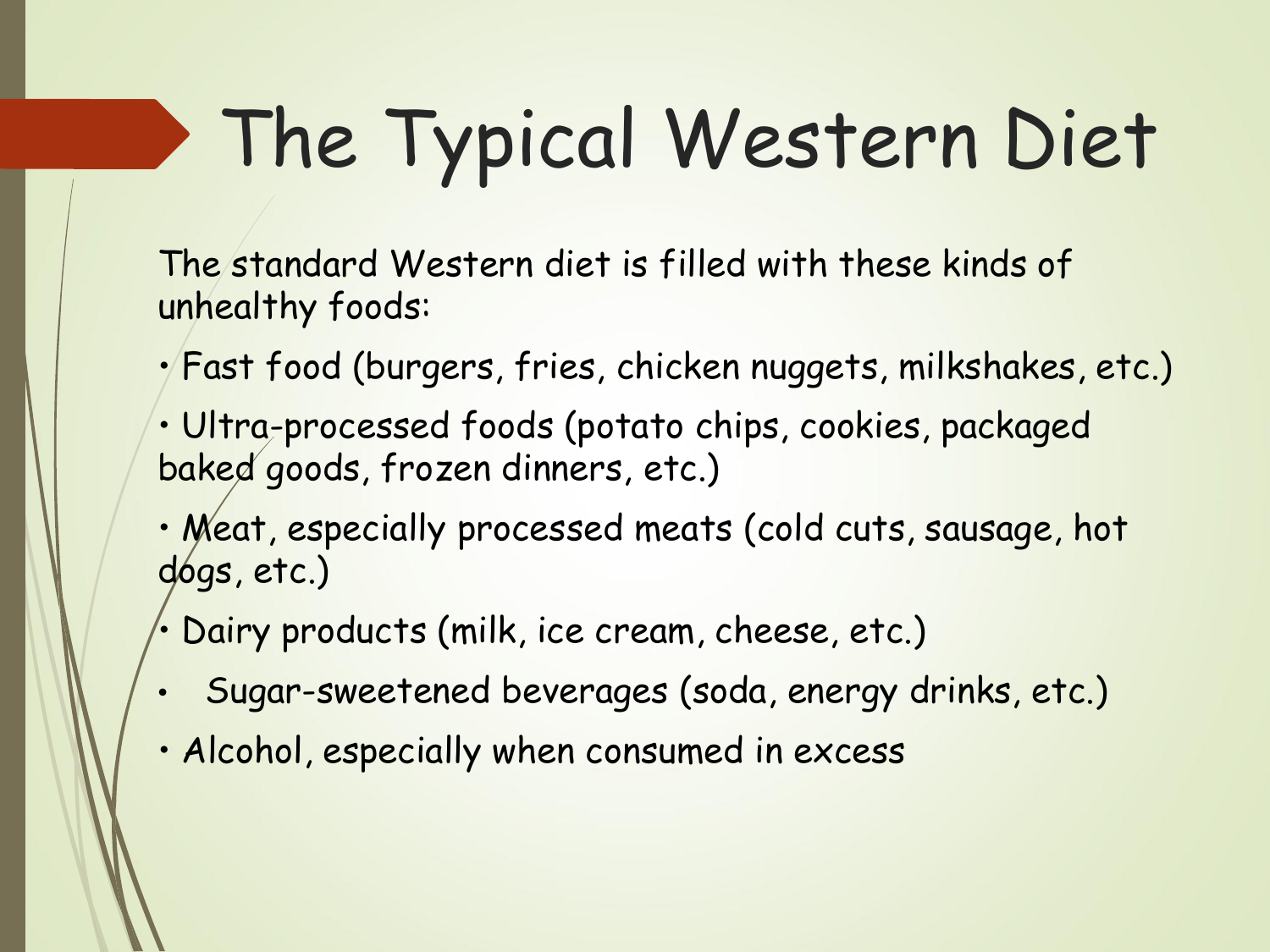### Do You Drink Enough Water?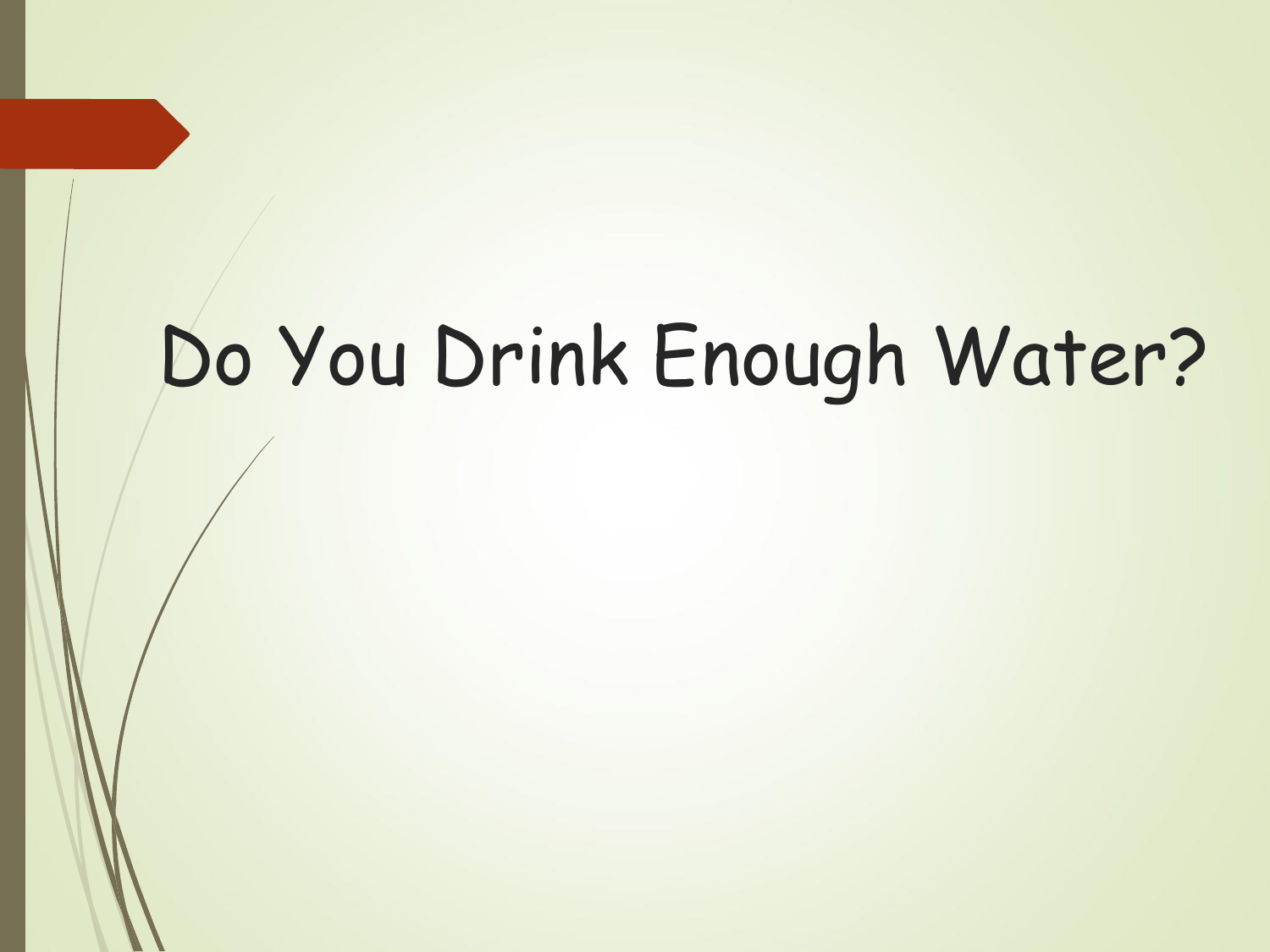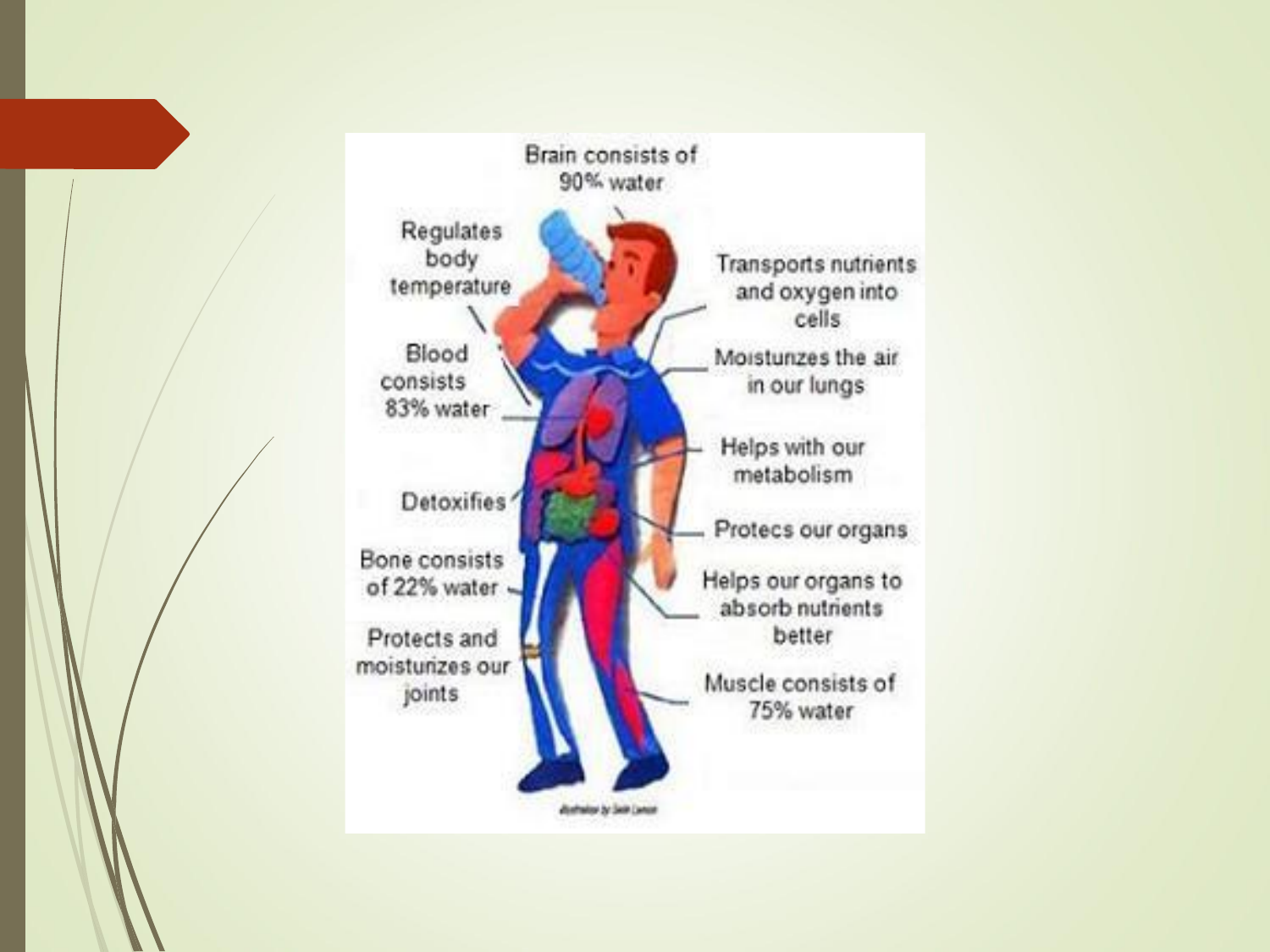## Water & the Human Body

The human body is anywhere from 55% to 78% water depending on body size. 2/3 of the body consists of water, and it is the main component of the human body.

- Did you know that your tissues and organs are mainly made up of water? Here is the %:
	- Muscle consists of 75% water
	- Brain consists of 90% of water
	- Bone consists of 22% of water
	- Blood consists of 83% water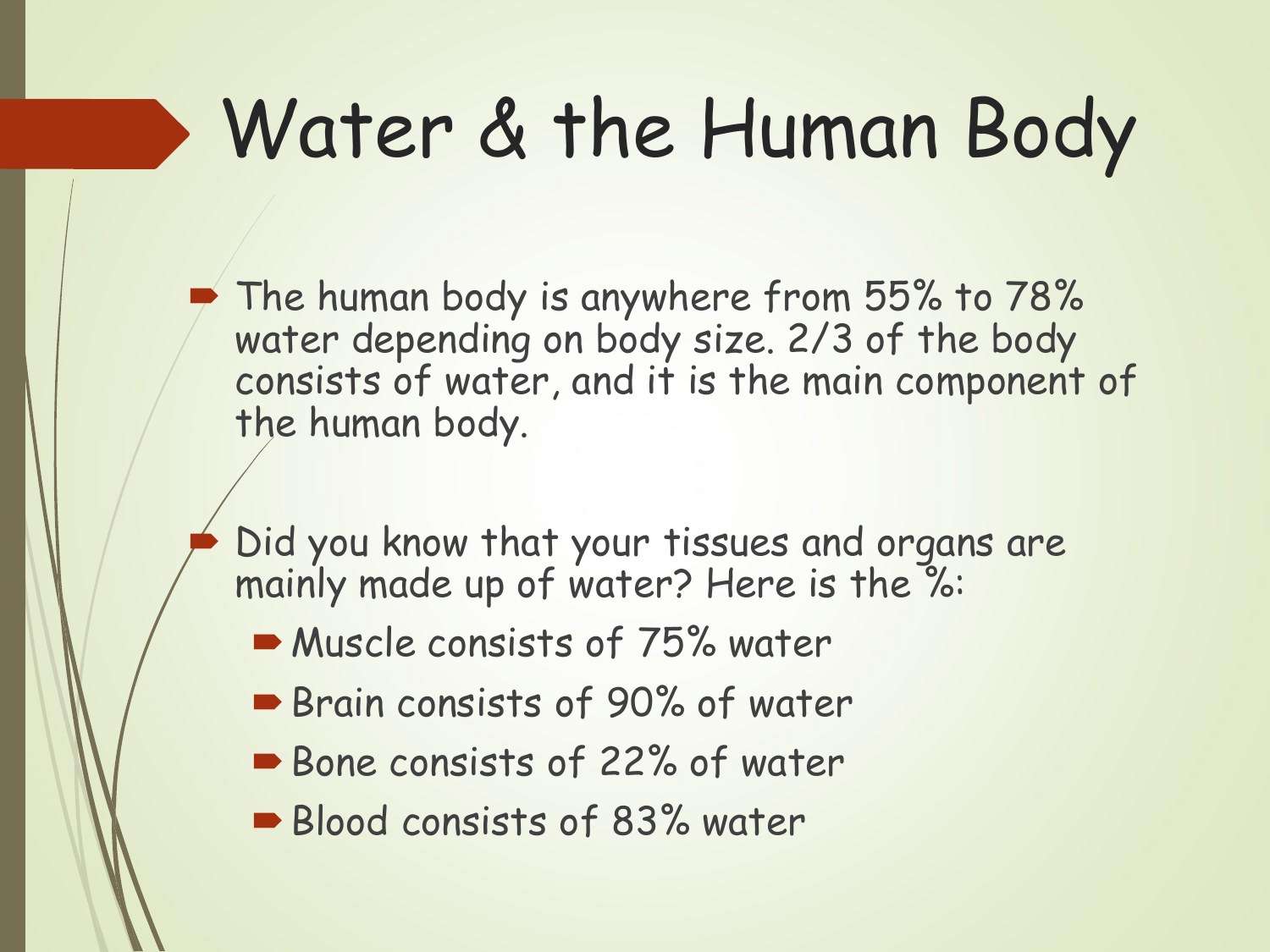#### The Functions of Water in Human Body are Vital

#### Water:

- **Transports nutrients and oxygen into cells**
- Moisturizes the air in lungs
	- Helps with metabolism
- **Protects our vital organ**
- Helps our organs to absorb nutrients better
- **Regulates body temperature**
- **Detoxifies**
- **Protects and moisturizes our joints**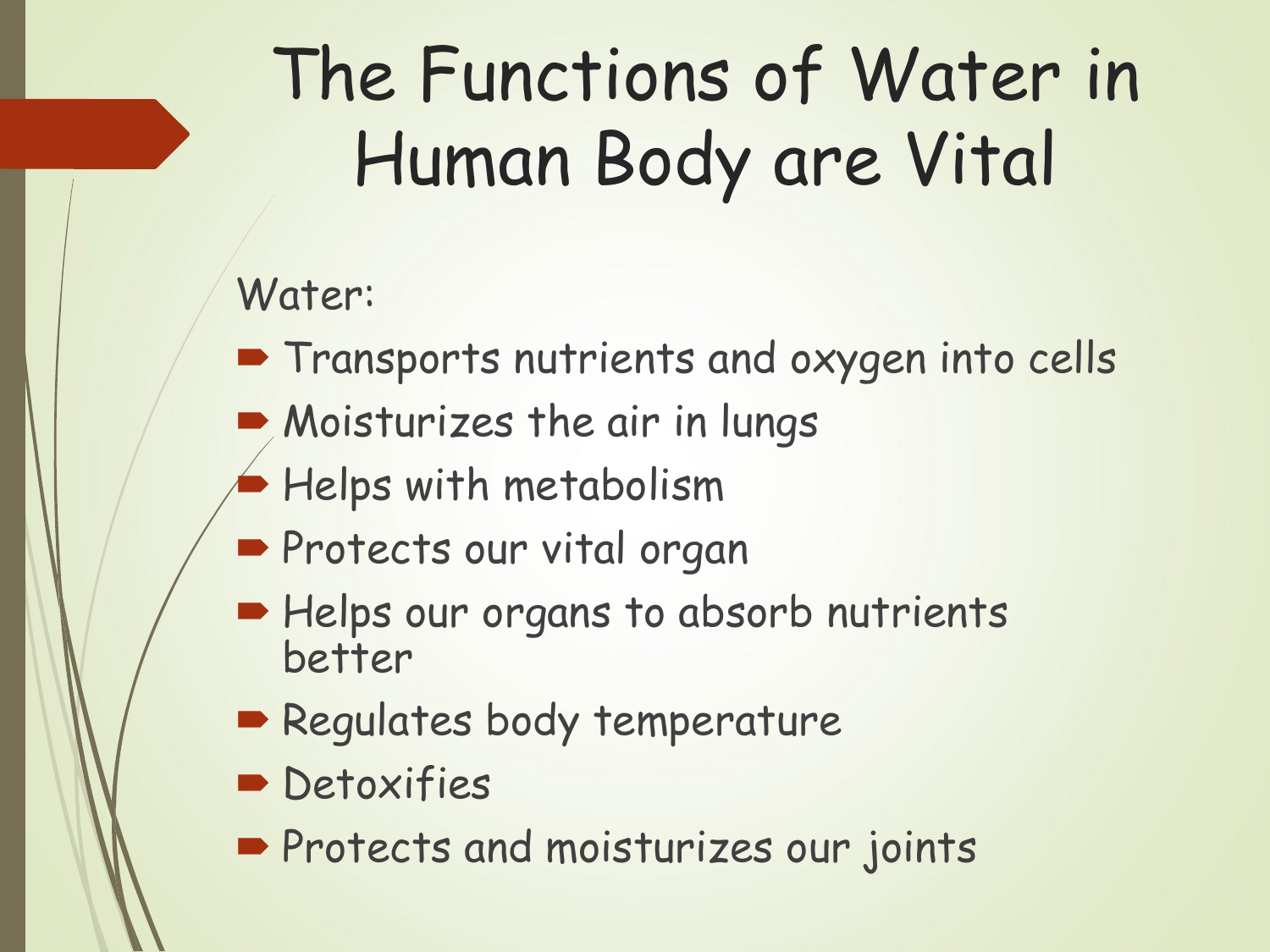#### Other Health Benefits to Drinking Water

1) Drinking Water Keeps You Young

2) Drinking Water Helps You Lose Weight

3) Drinking Water Helps You Build Muscle

4) Drinking Water Makes You Smarter

5) Drinking Water Is Good for Your Joints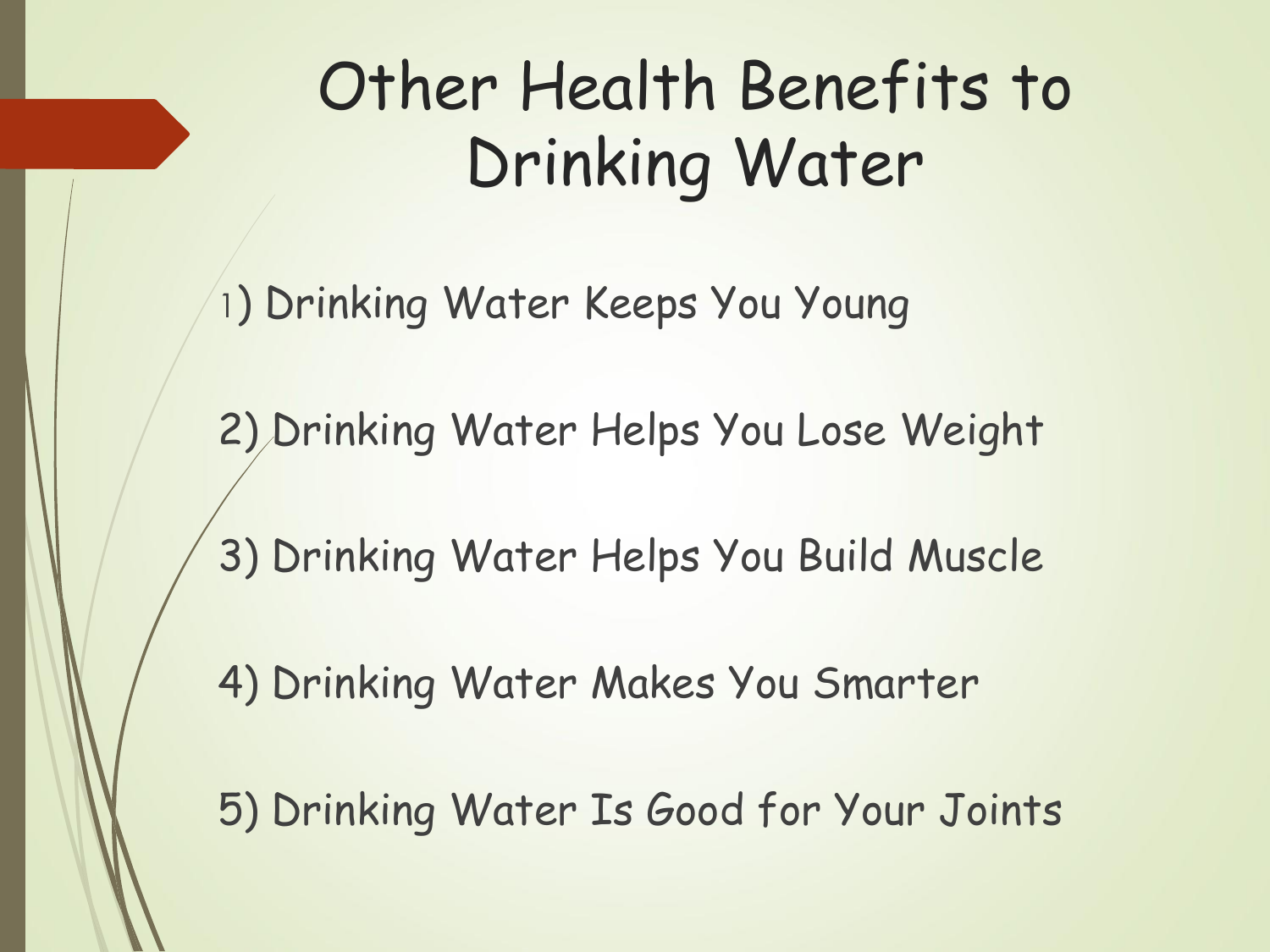## Drinking Water Keeps You Young

Great for your skin

 Keeps your skin moisturized and reduces the appearance of fine lines and wrinkles

**If you don't drink enough water, your** body will try to retain it in order to conserve resources.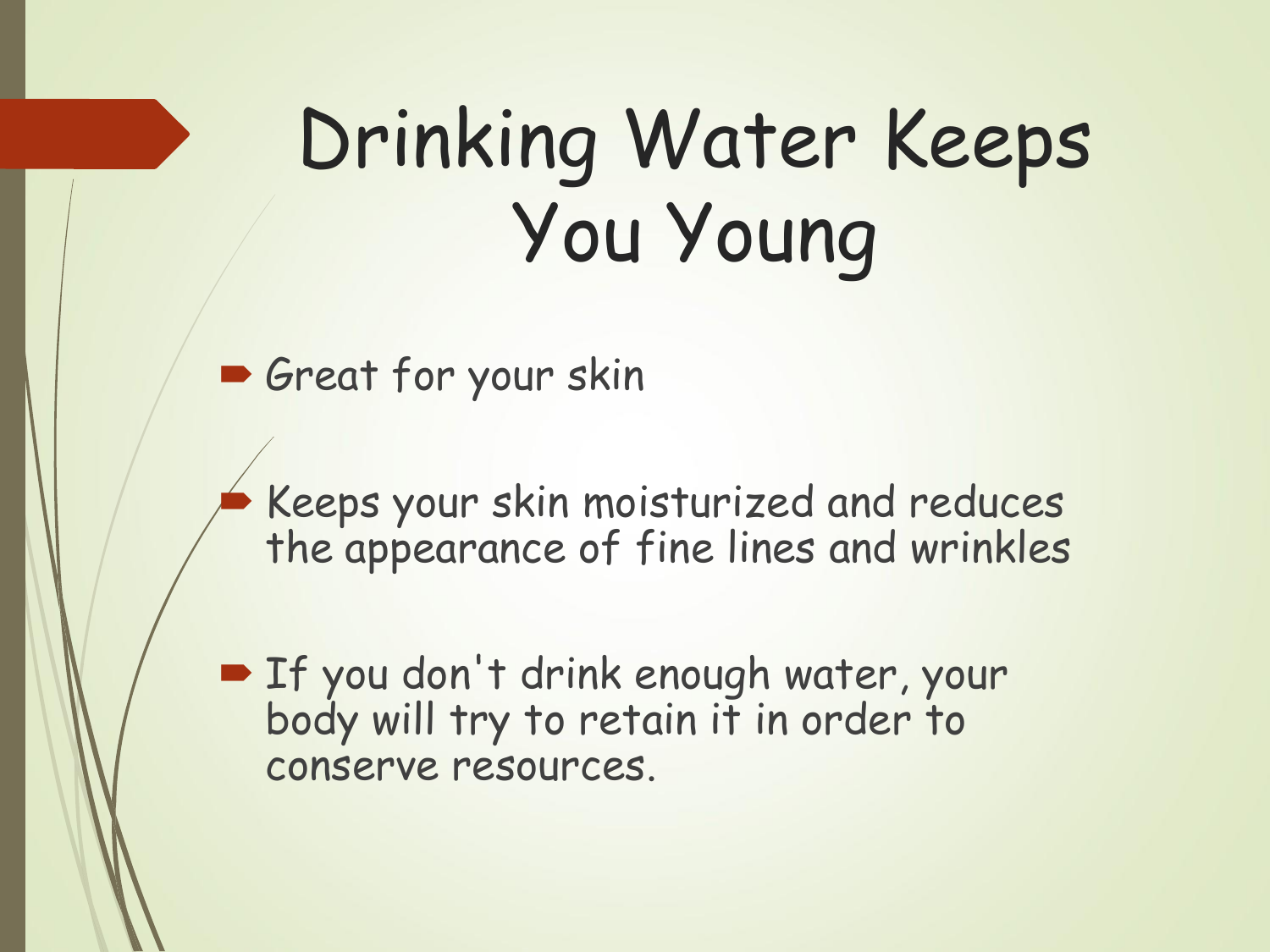#### Drinking Water Helps You Lose Weight

Water suppresses your appetite

**P** Drinking plenty of water also prevents fluid retention

 Drinking water also helps your body burn stored fat

**Fig. 15 You're not drinking enough water, your liver will** be forced to help your kidneys detoxify your body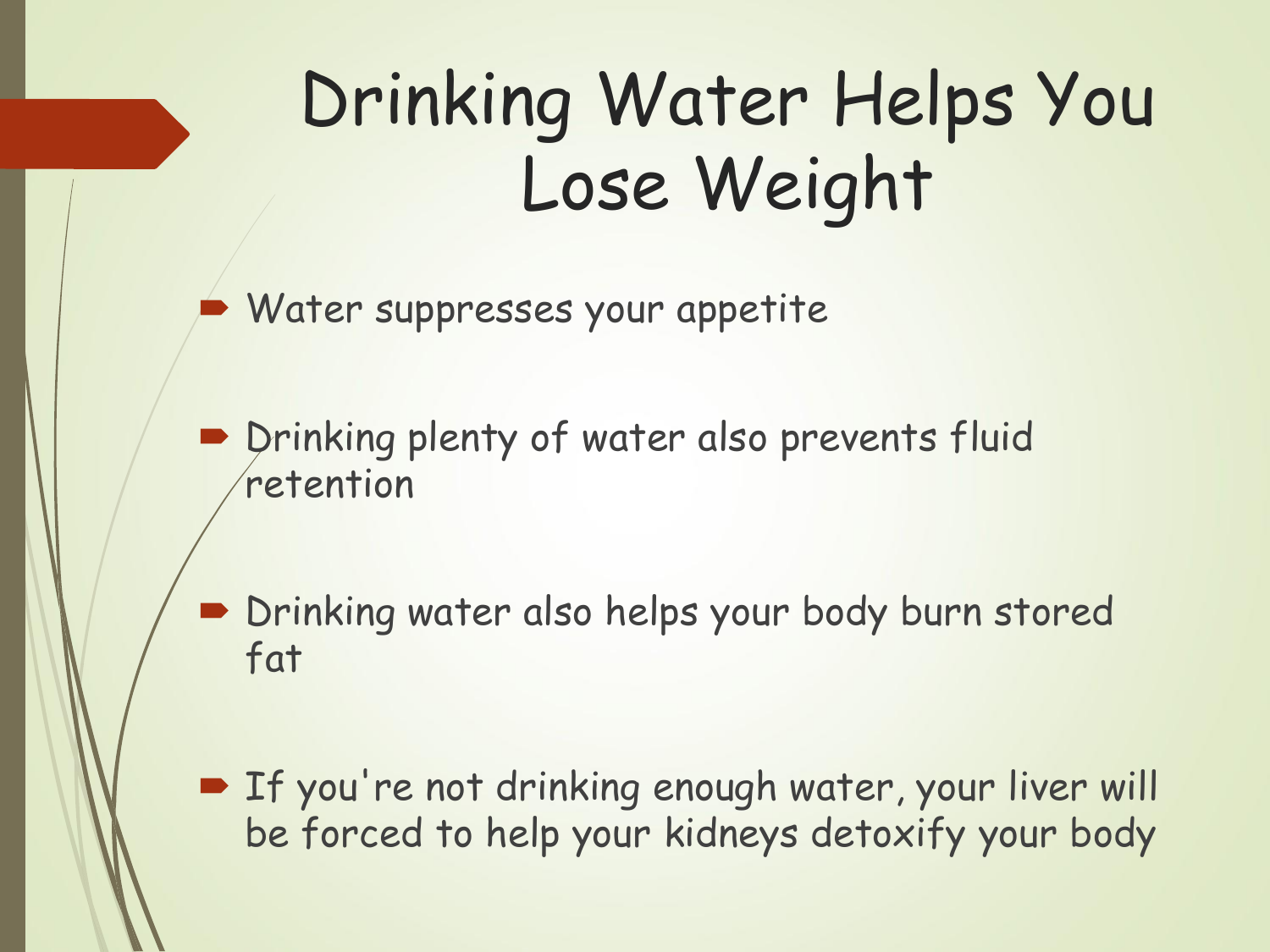## Drinking Water Helps You Build Muscle

**Drinking water helps make your muscles** stronger

 Water carries oxygen to the cells of your body, including those of your muscles

**Drinking plenty of water enables your muscles** to work harder and longer before they feel tired, and this can help you build muscle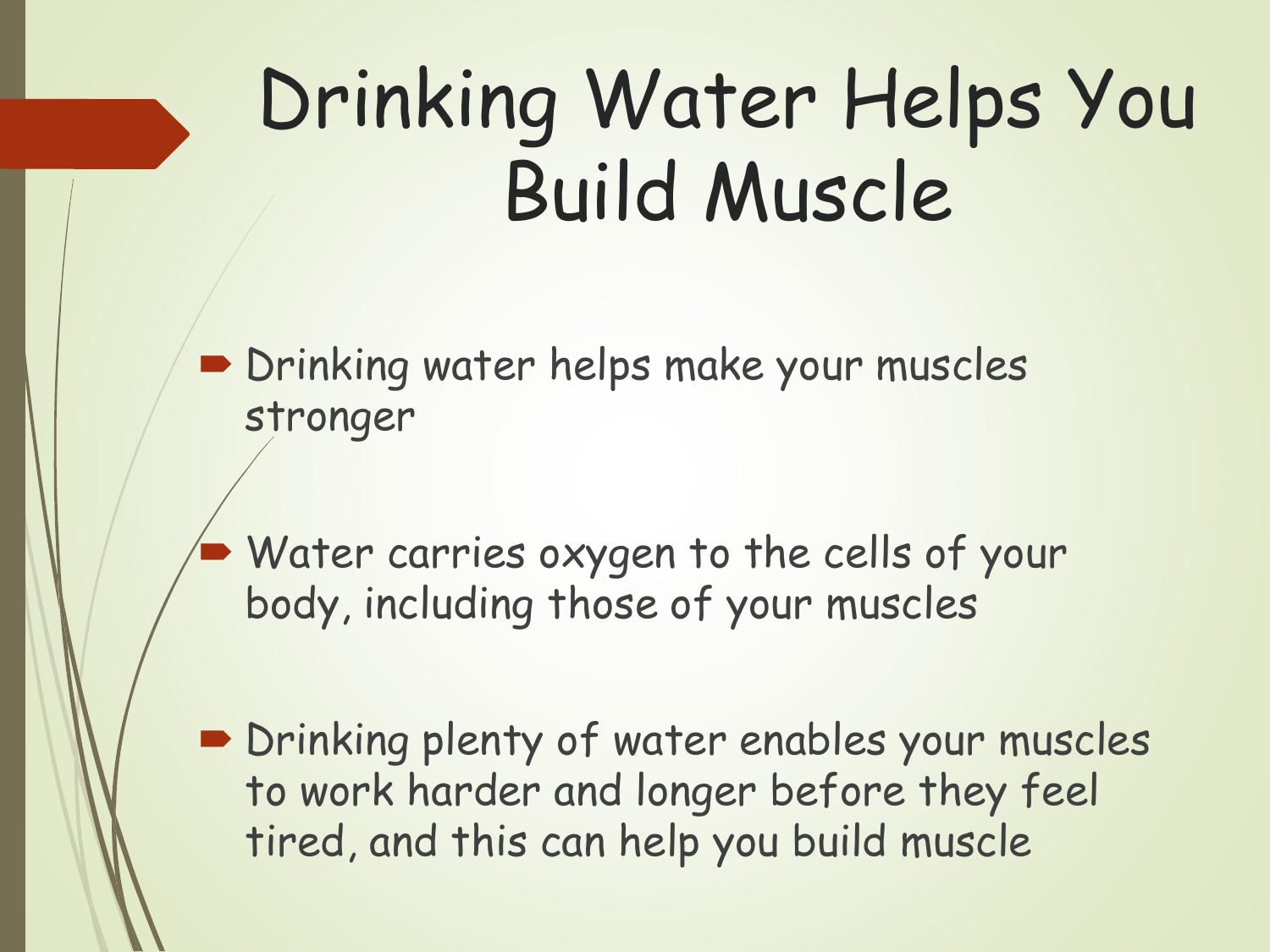#### Drinking Water Makes You Smarter

**Example 2 Finds Theoretic Exercises System** Finderson. Your brain needs a lot of water in order to function at optimum levels

Can improve your levels of cognitive performance by as much as 30%!

Supports nerve function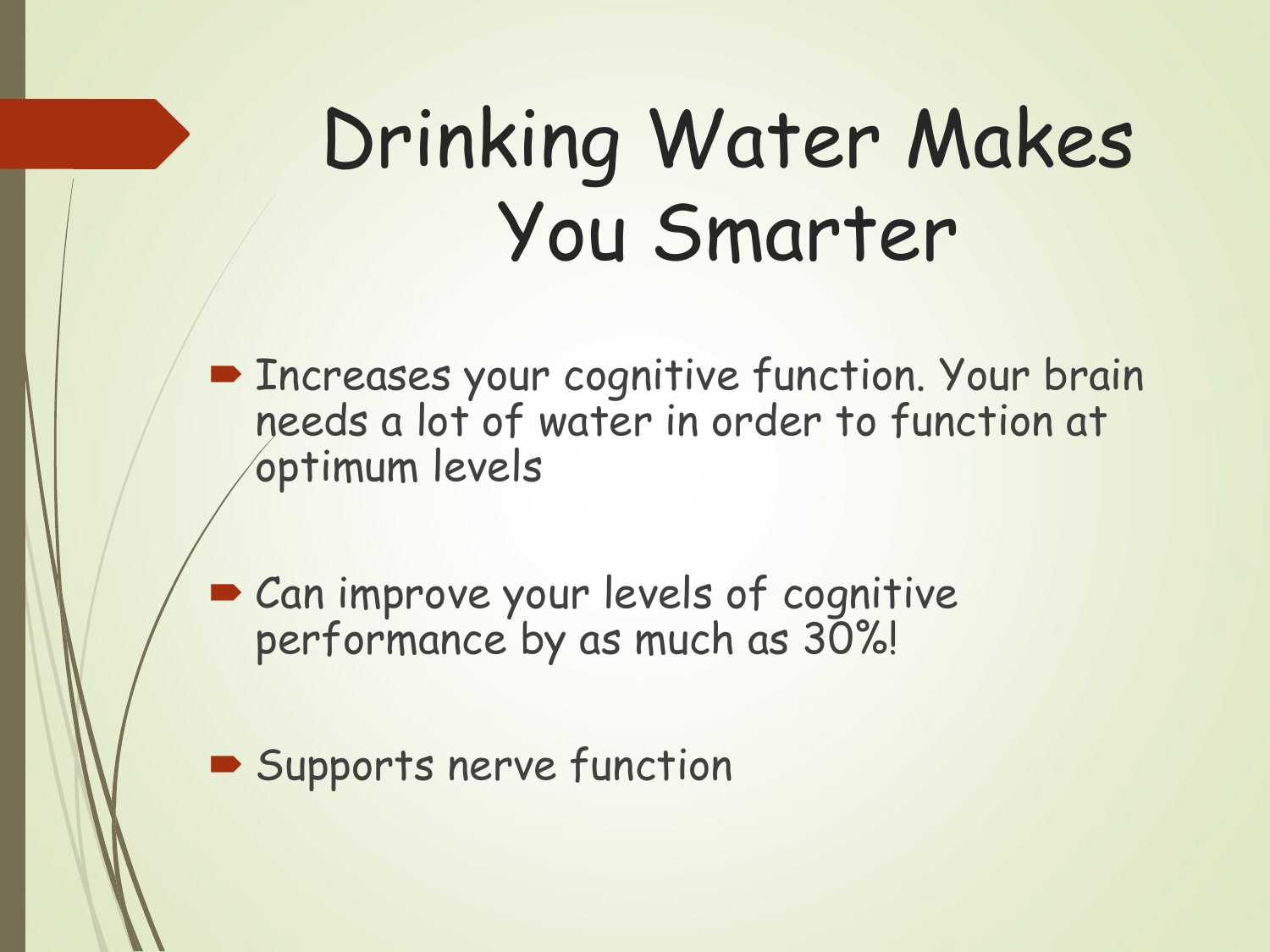## Drinking Water Is Good for Your Joints

Drinking water helps keep your joints strong, healthy and lubricated

Vour joints need moisture in order to remain strong and flexible, so that your movements are smooth and pain free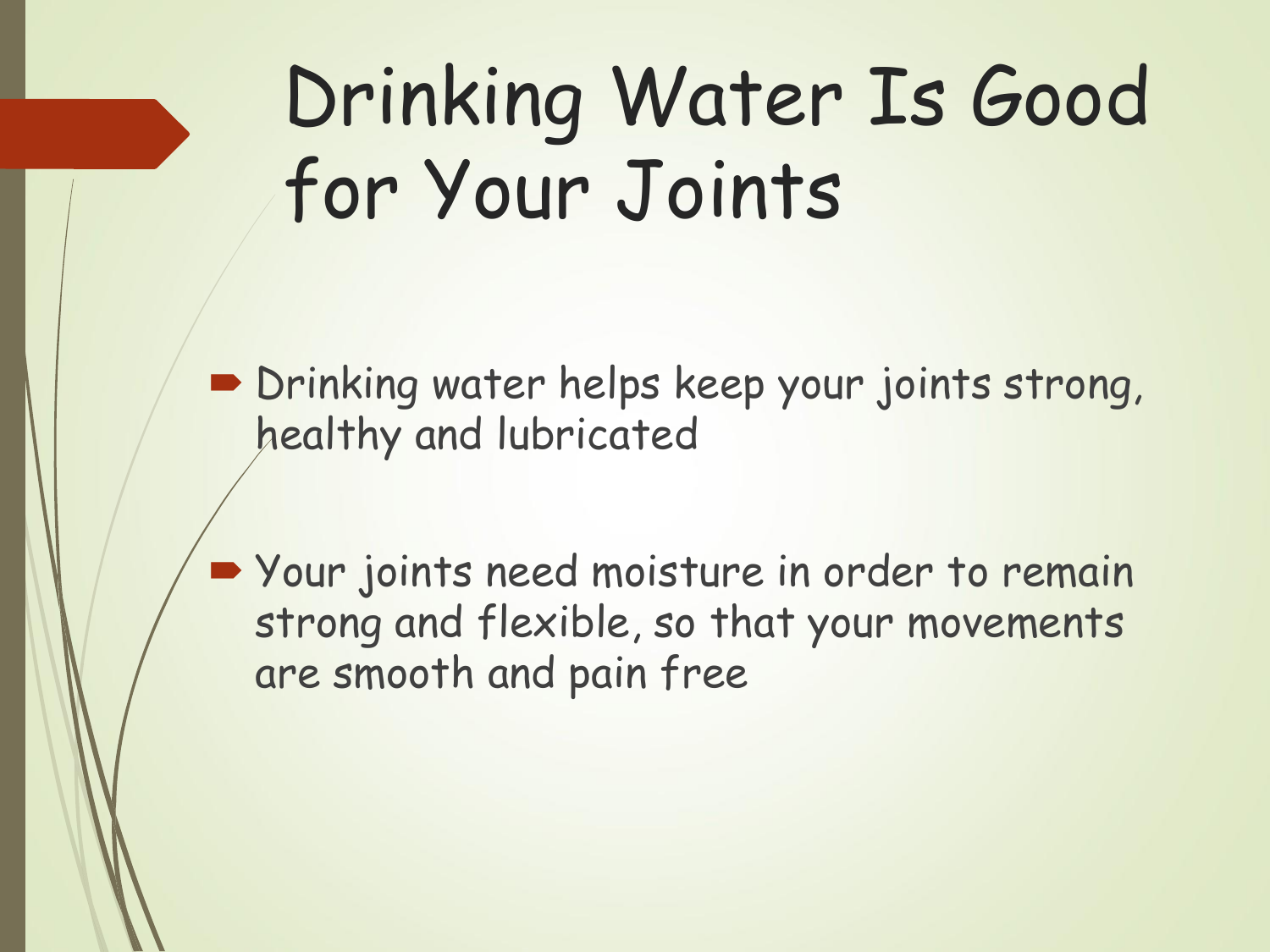# Important!

Every cell in your body needs water from head to toe.

That is why it is so important to drink enough fluid.

 Take for example, the brain consists of 90% of water, if you do not supply enough water to your body, your brain cannot function well, and you will get headache or migraine.

 Next time you feel fatigue and headache, consider that it may be a sign of dehydration.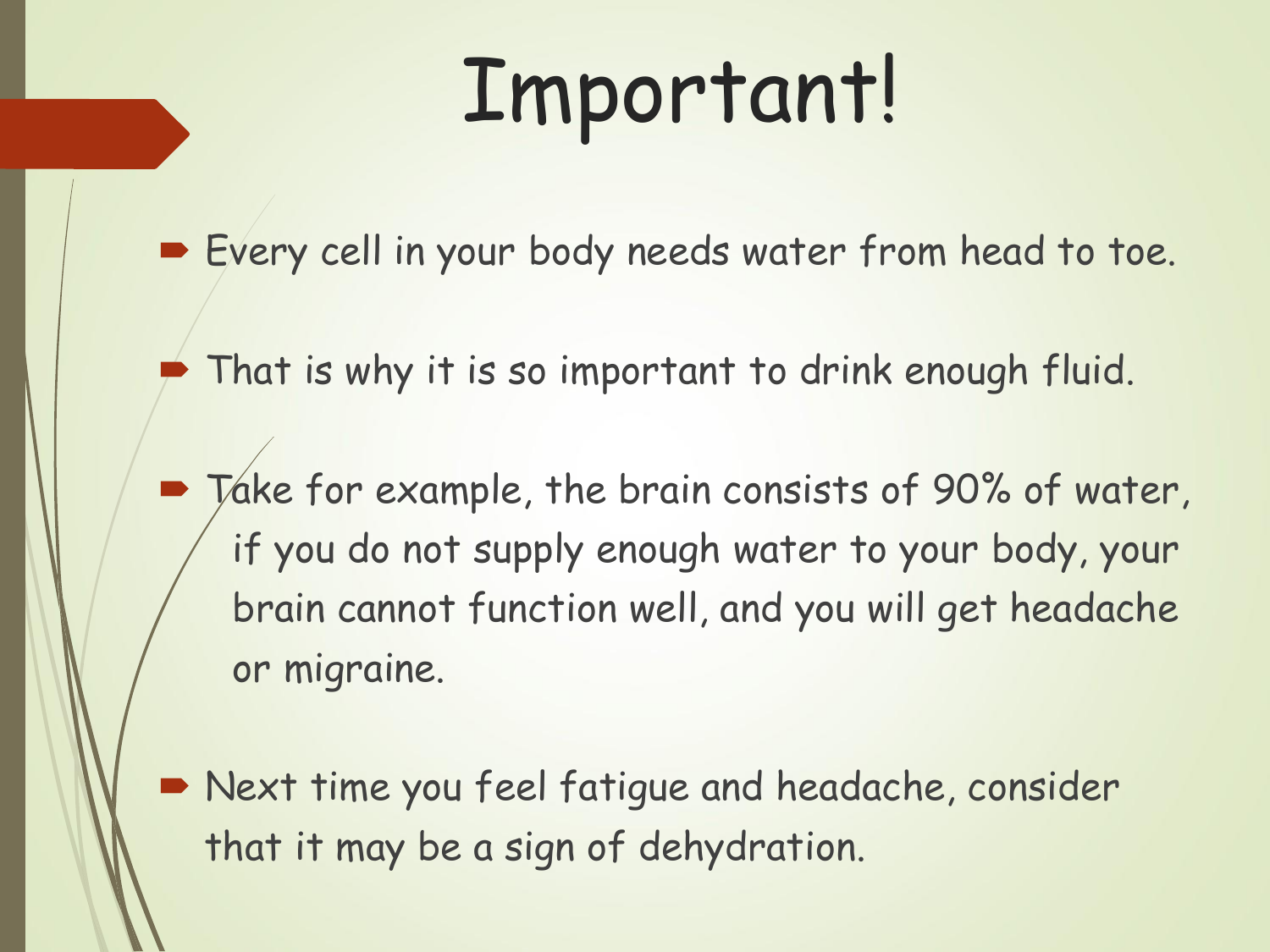#### The Harmful Effects Result from Dehydration:

- **Tiredness**
- **Migraine**
- **Constipation**
- **Muscle cramps**
- **Filte Tregular blood pressure**
- Kidney problems
- Dry skin
- 20% dehydrated Risk of death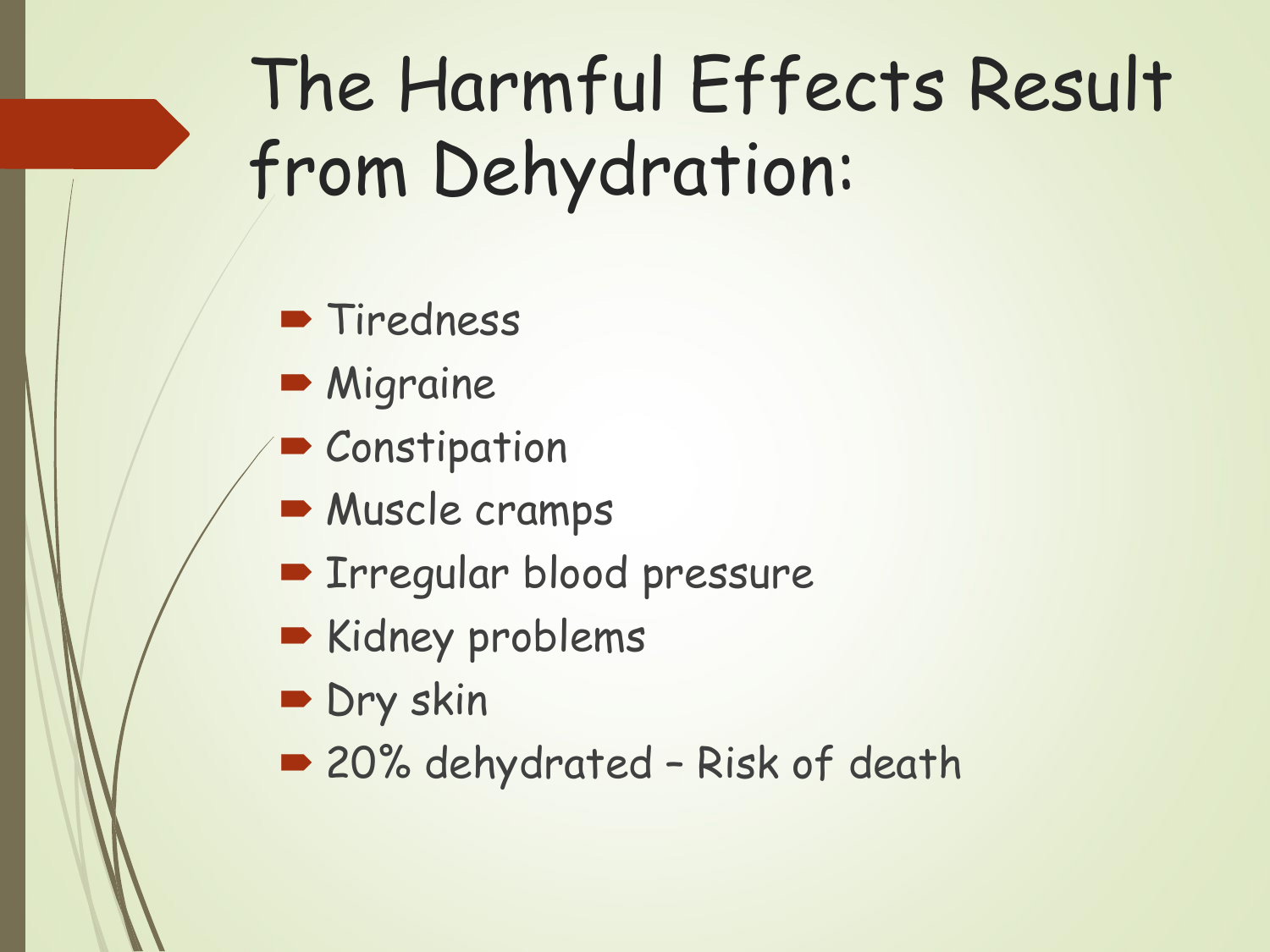### Symptoms of Dehydration

- **Dark Urine – Dark Yellow or Orange in Colour**: Urine is generally pale yellow to clear when you have sufficient water intake. Dark colour or strong smell indicates that you need to drink more water.
- **Dry Skin**: Skin is the largest body organ and requires its share of water.
- **Thirst**: Thirst is the most obvious sign that you're already dehydrated.
- **Hunger**: Most people mistake hunger for the indication to eat more, whereas in actual fact, they may be dehydrated.
	- **Fatigue**: Water is a source of energy and gives you a boost in energy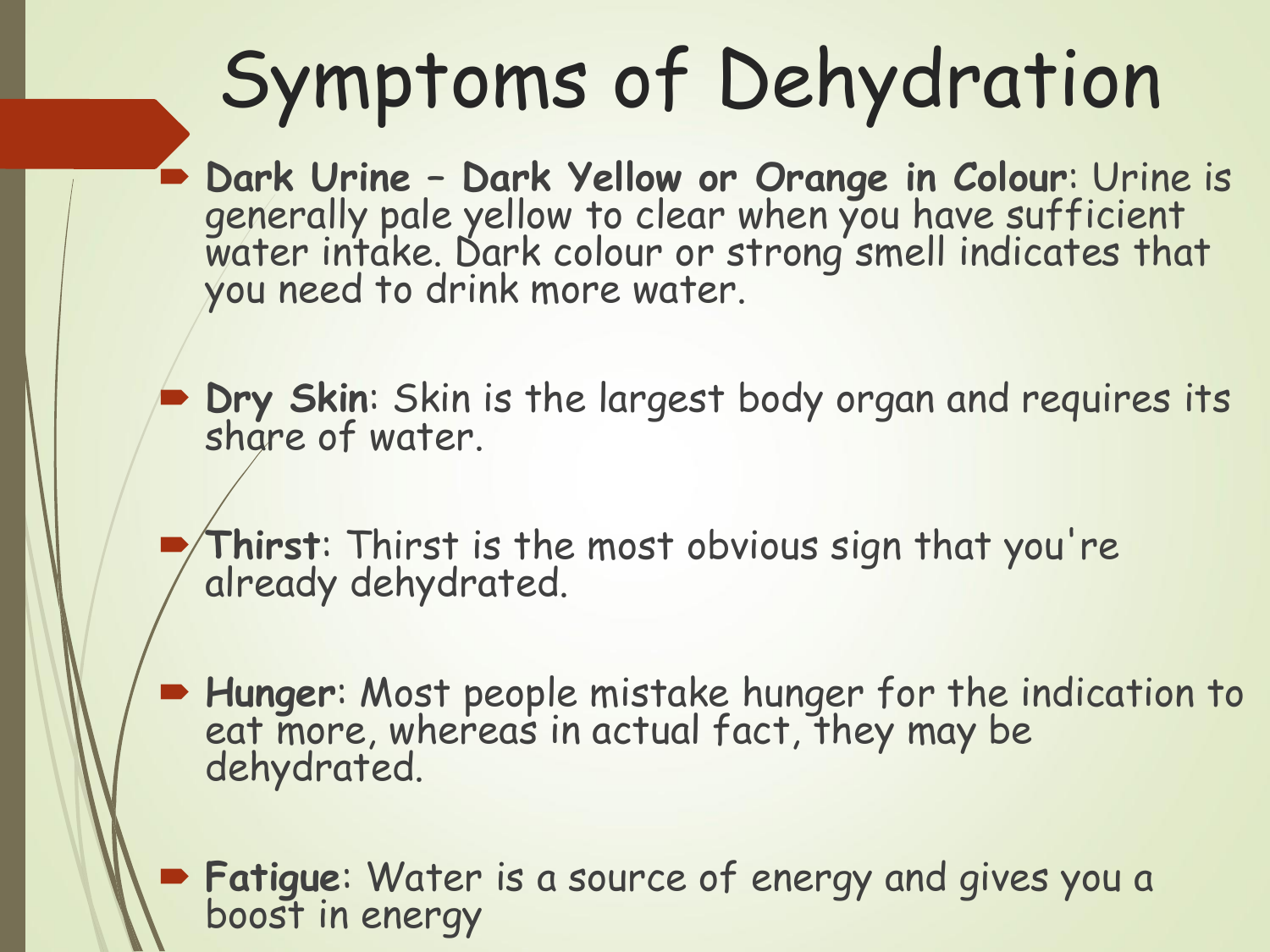## How Much Water Should You Drink Every Day?

Rule of thumb is 8- 8oz glasses per day

or:

You weigh 160 pounds.  $160 \div 2 = 80$  (amount of water to drink in ounce per day) Answer: Drink 80 ounce of water per day.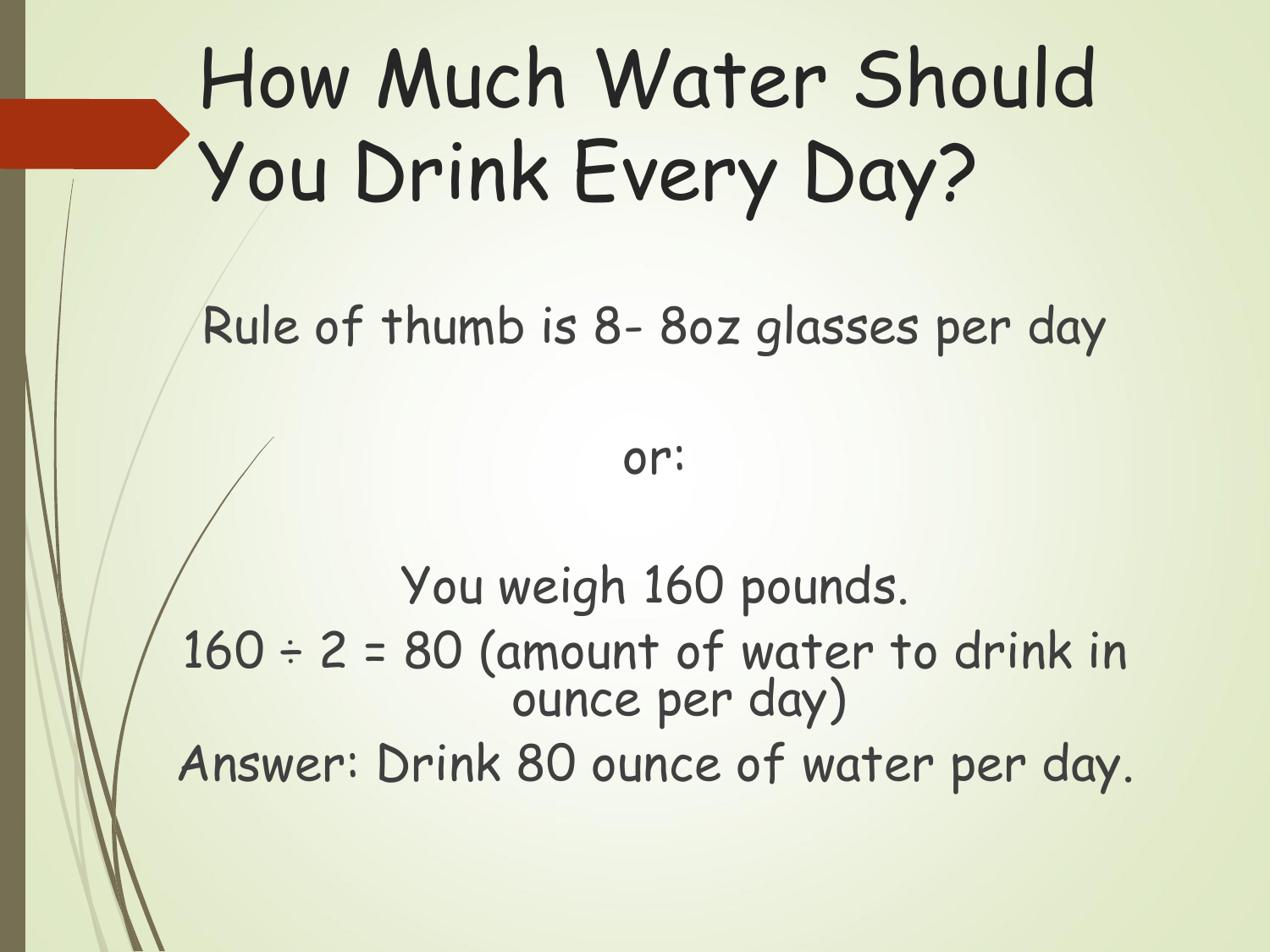#### What is the Function of Fibre?

**The main function of fibre is to keep the** digestive system healthy and functioning properly.

**Fibre aids and speeds up the excretion of** waste and toxins from the body, preventing them from sitting in the intestine or bowel for too long, which could cause a build-up and lead to several diseases.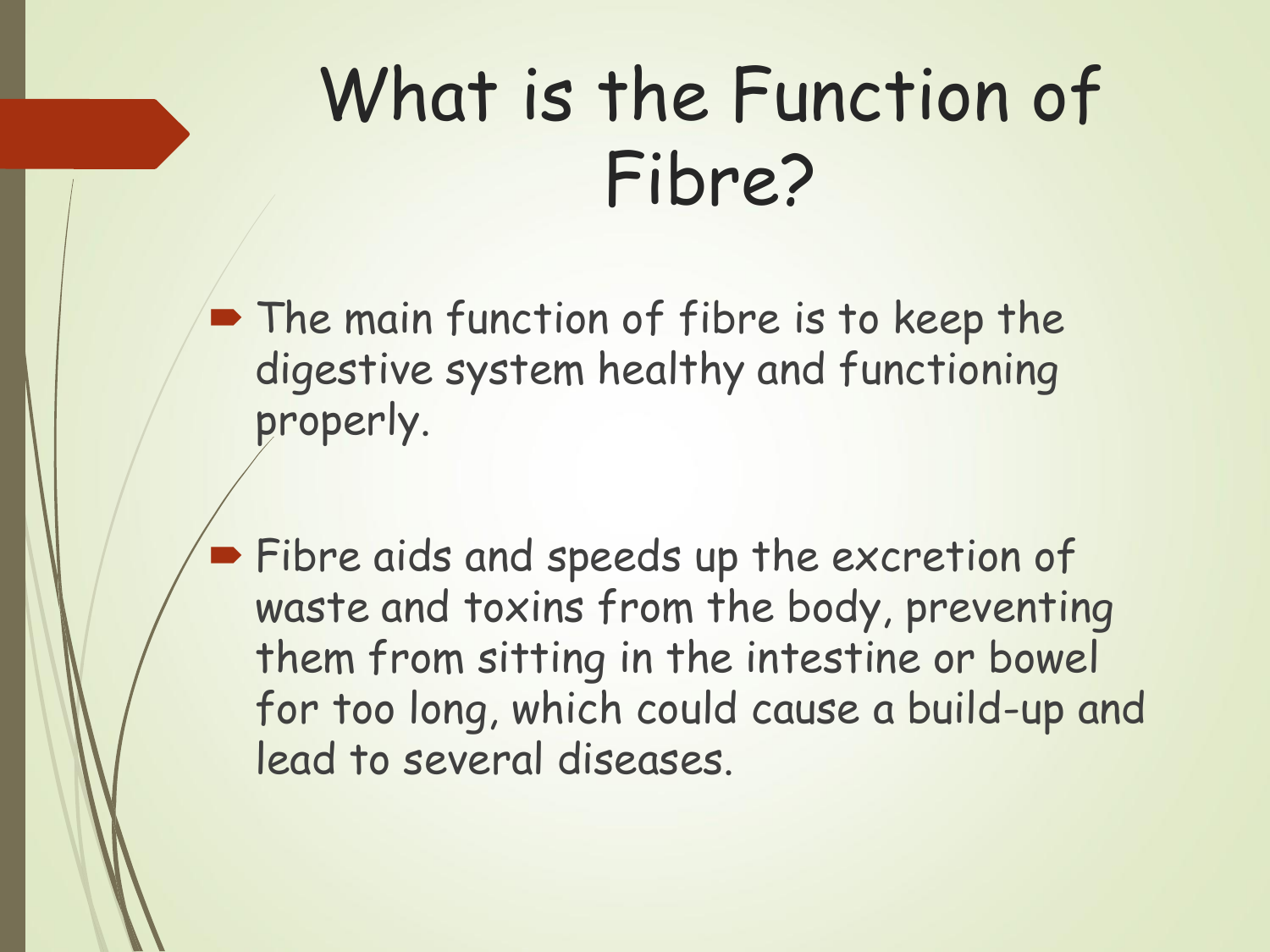Fibre

**Most Canadians get approximately 14 grams of** fibre per day vs. the recommended daily amount of 20 grams to 35 grams of fibre.

 A few small adjustments ensure you get all the health benefits fibre has to offer.

**Fibre packs a powerful health punch, including** weight maintenance.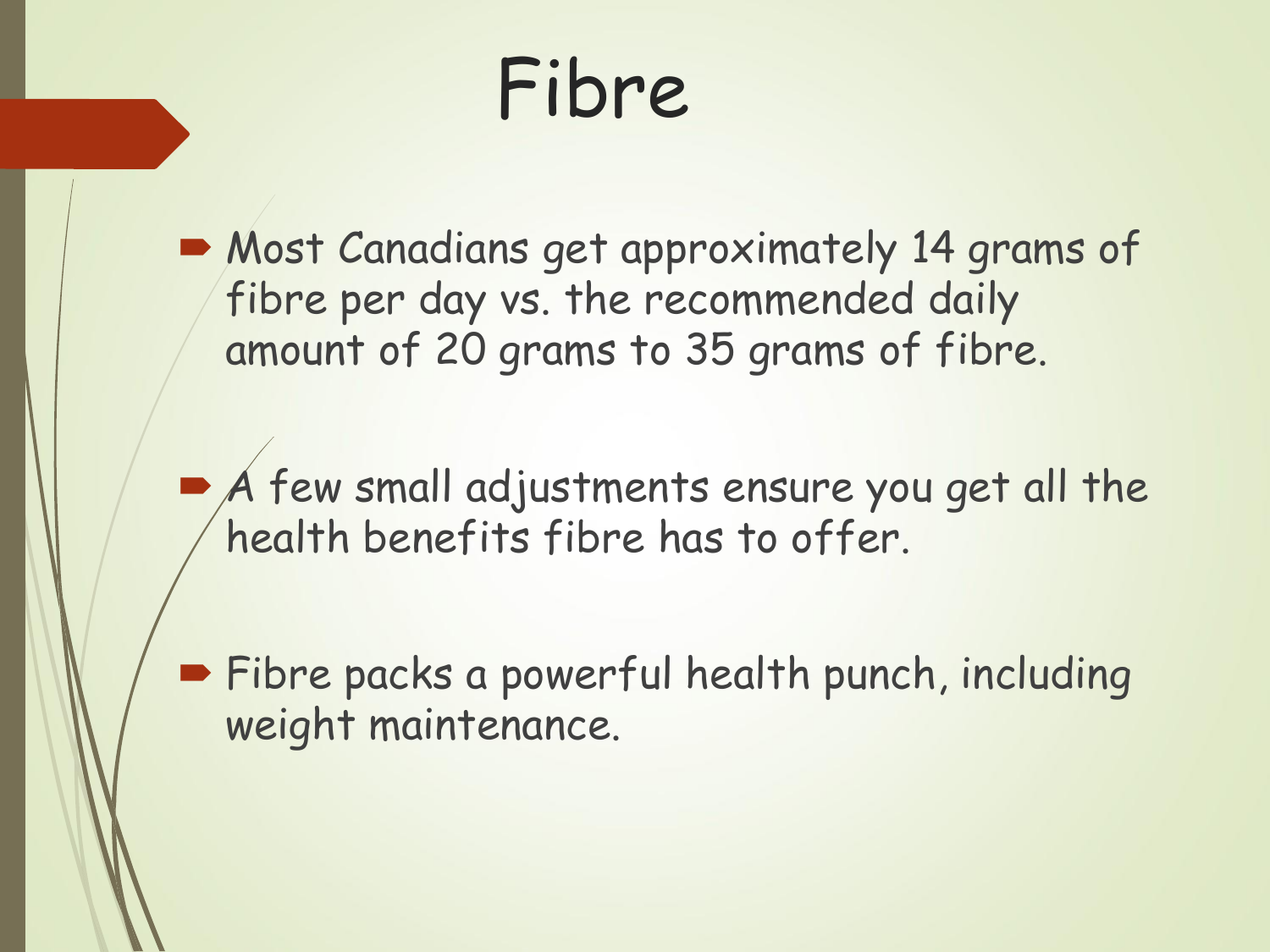## How Can Fibre Help You?

- **Fibre provides bulk and can also hold extra water.** This action helps prevent constipation, hemorrhoids and diverticular disease and may be protective against bowel cancer.
	- A high fibre diet is also associated with a lower risk of heart disease.
	- Foods high in fibre are digested more slowly and this slows the rise in blood glucose after eating, which is useful for people with diabetes.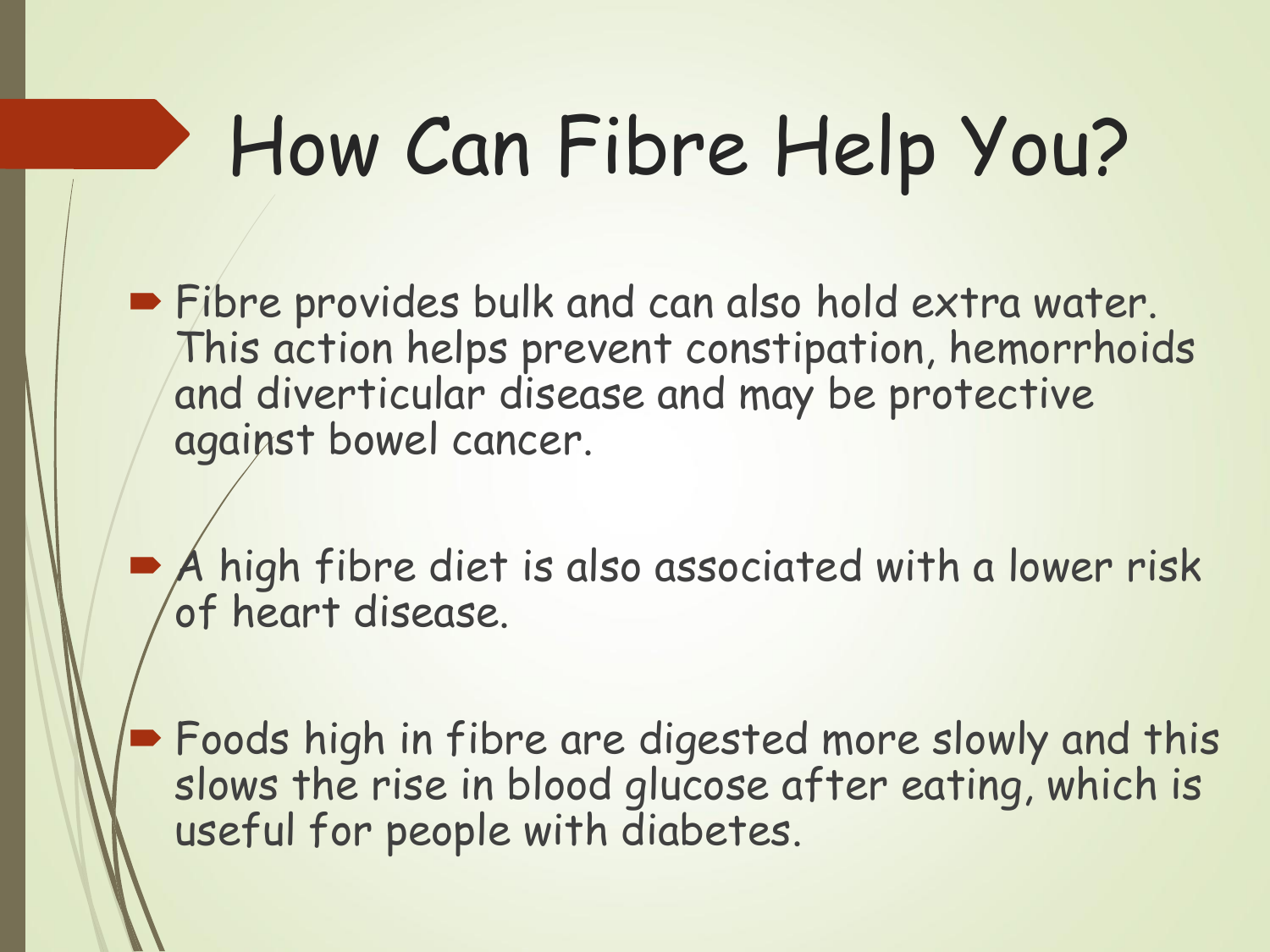#### Where Do You Find Fibre?

Fibre is only found in foods that come from plants. Foods such as meat, fish and dairy products don't contain fibre.

 Since fibre is found in plant-based foods such as fruits, vegetables and grains, chances are you're eating some fibre. Unfortunately, you're probably not getting enough.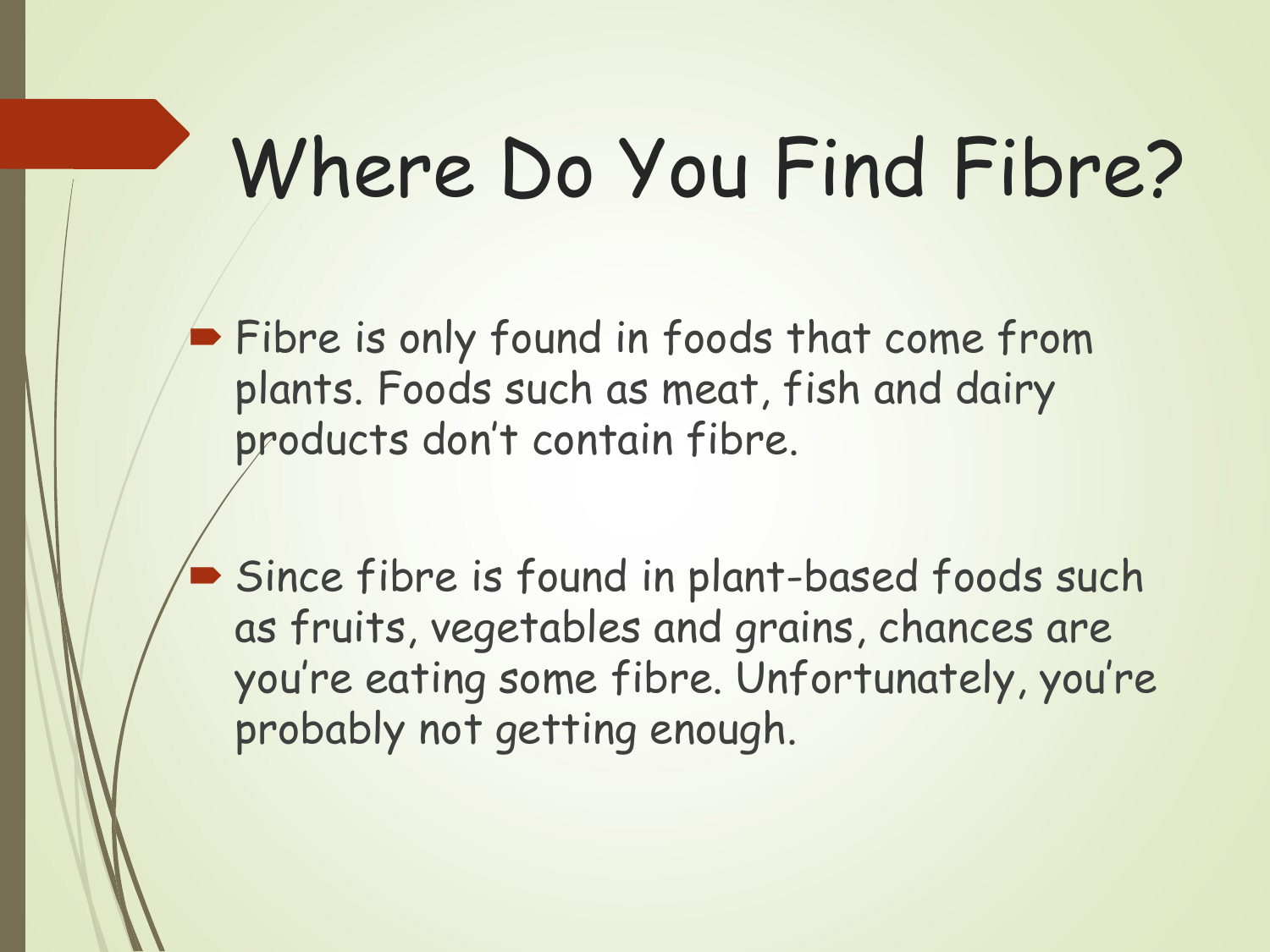## Types of Fibre

• There are two different types of fibre **soluble** and **insoluble**.

 Each type of fibre helps your body in different ways, so a normal, healthy diet should include both types.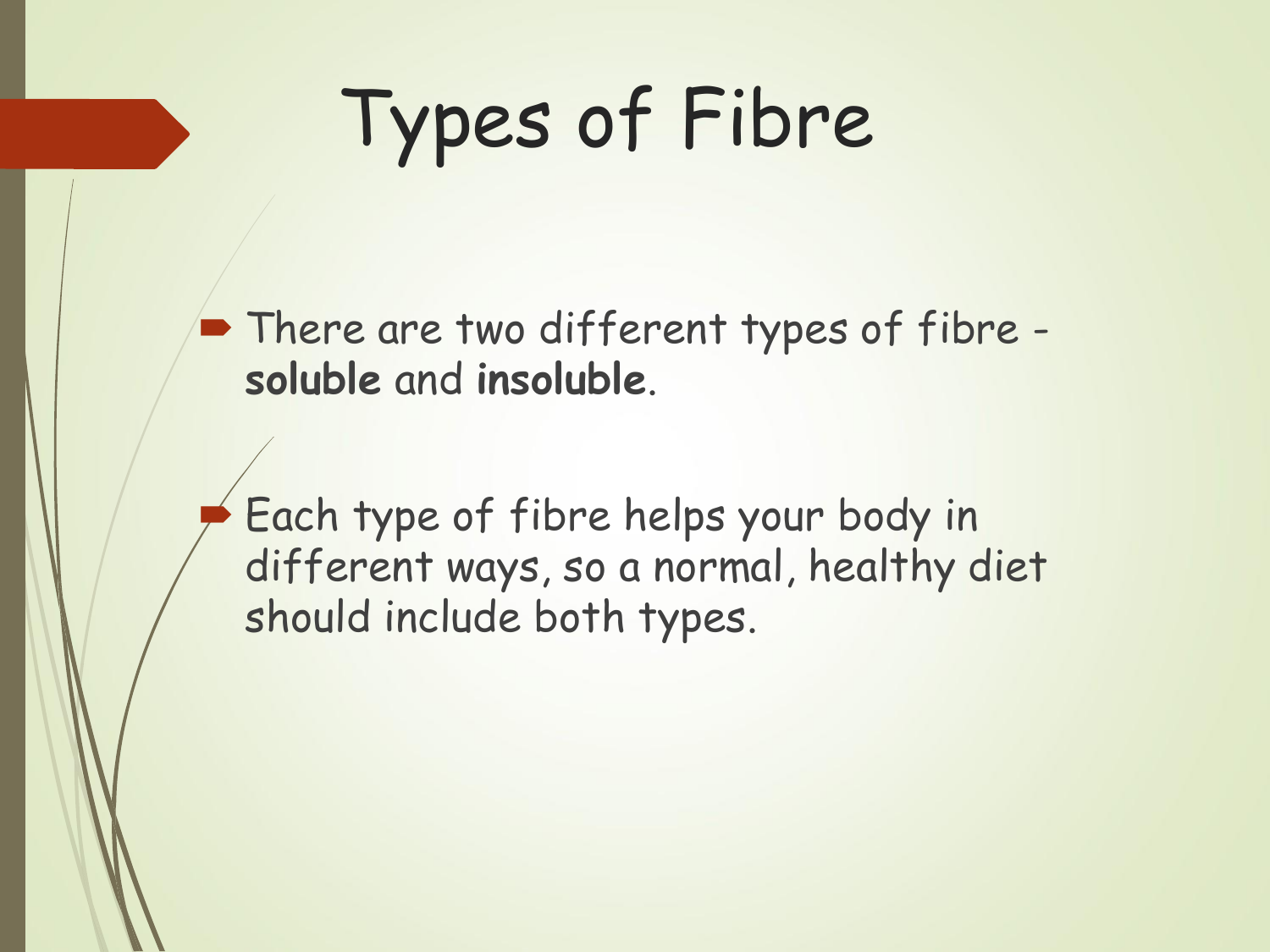#### Soluble Fibre

 **Soluble fibre** dissolves in water and is believed to help lower cholesterol and regulate blood sugar.

#### **Sources of soluble fibre**

Soluble fibre-rich foods include fruits, vegetables, lentils, peas, beans, oats, barley, oatmeal, potatoes, dried fruit, soya milk and soya products.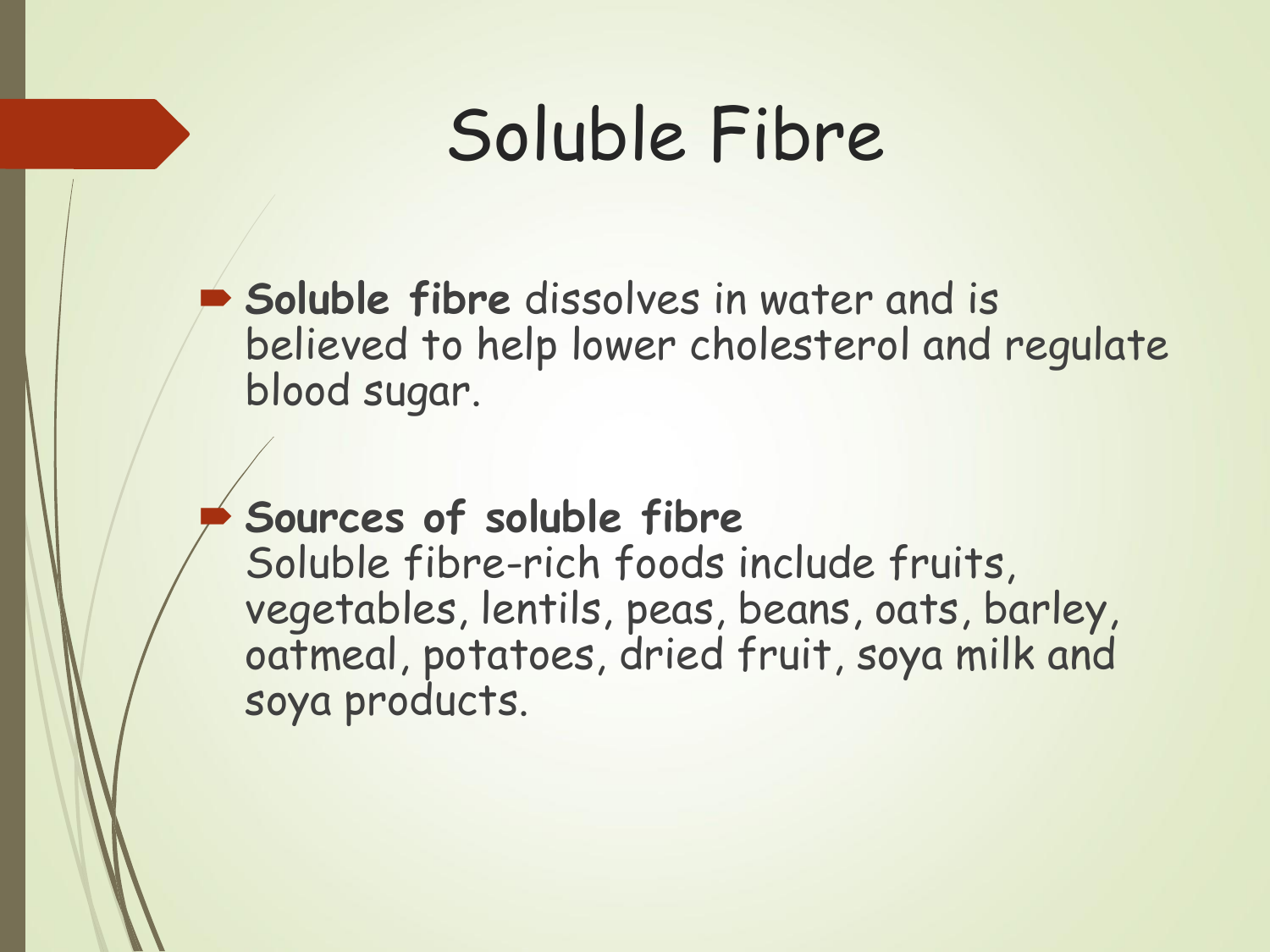#### Insoluble Fibre

 **Insoluble fibre** (also knows as roughage or bulk) doesn't dissolve in water and can help relieve constipation and maintain a healthy digestive system.

 It is found in bran, wholegrain flour and breads, brown rice, whole grain cereals, vegetables, edible peels of fruit, nuts and seeds.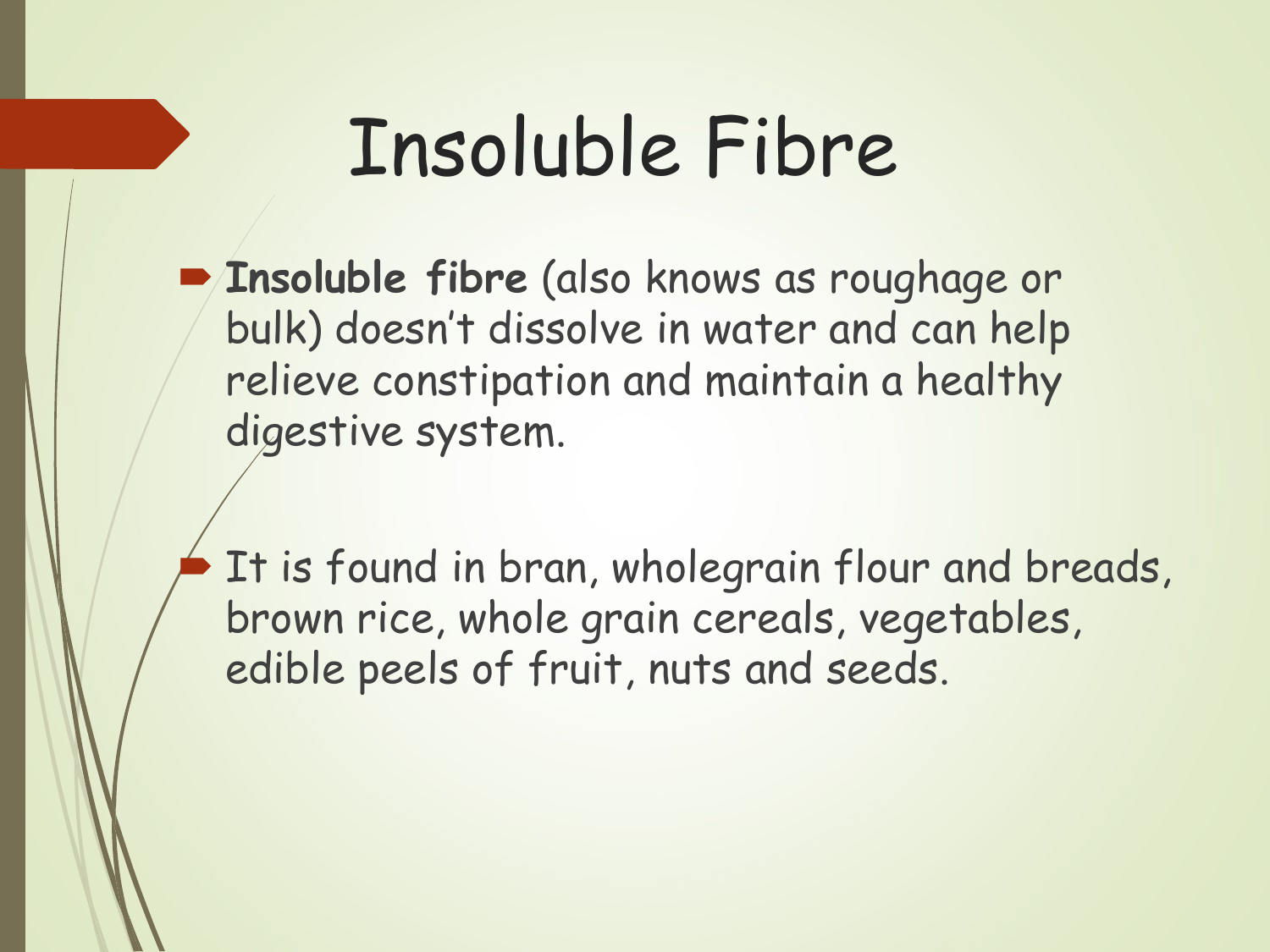If you need to increase your fibre intake, it's important that you do so gradually.

A sudden increase may make you produce gas, leave you feeling bloated and cause stomach cramps.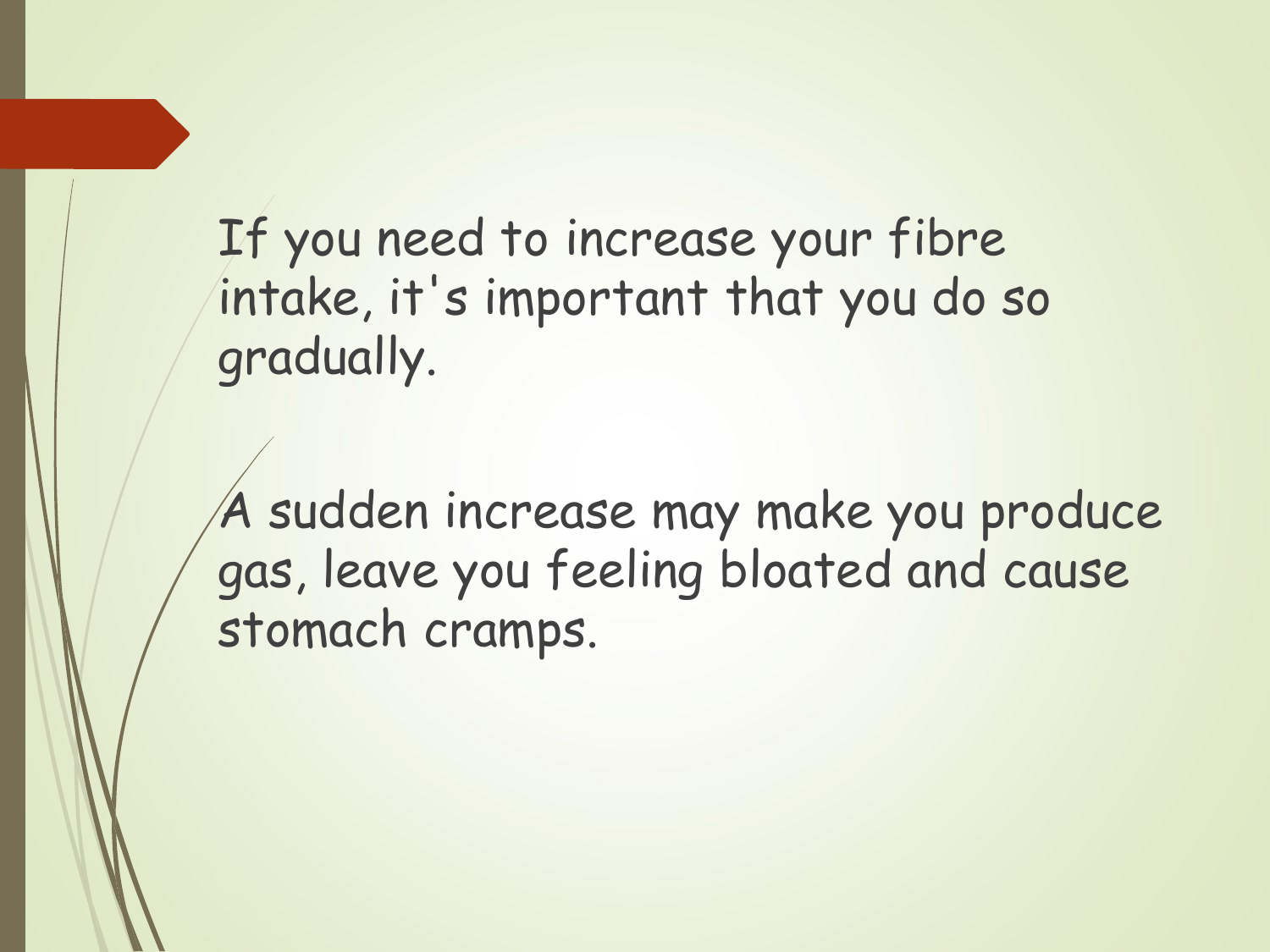#### Ways to Increase Fibre

Start the day with oatmeal, high fibre cereals or wholegrain bread.

Eat more fruit and dried fruit.

Eat potatoes with their skins intact.

 Include chickpeas or lentils to salads, stews and curries.

Try to eat more raw fruit and vegetables.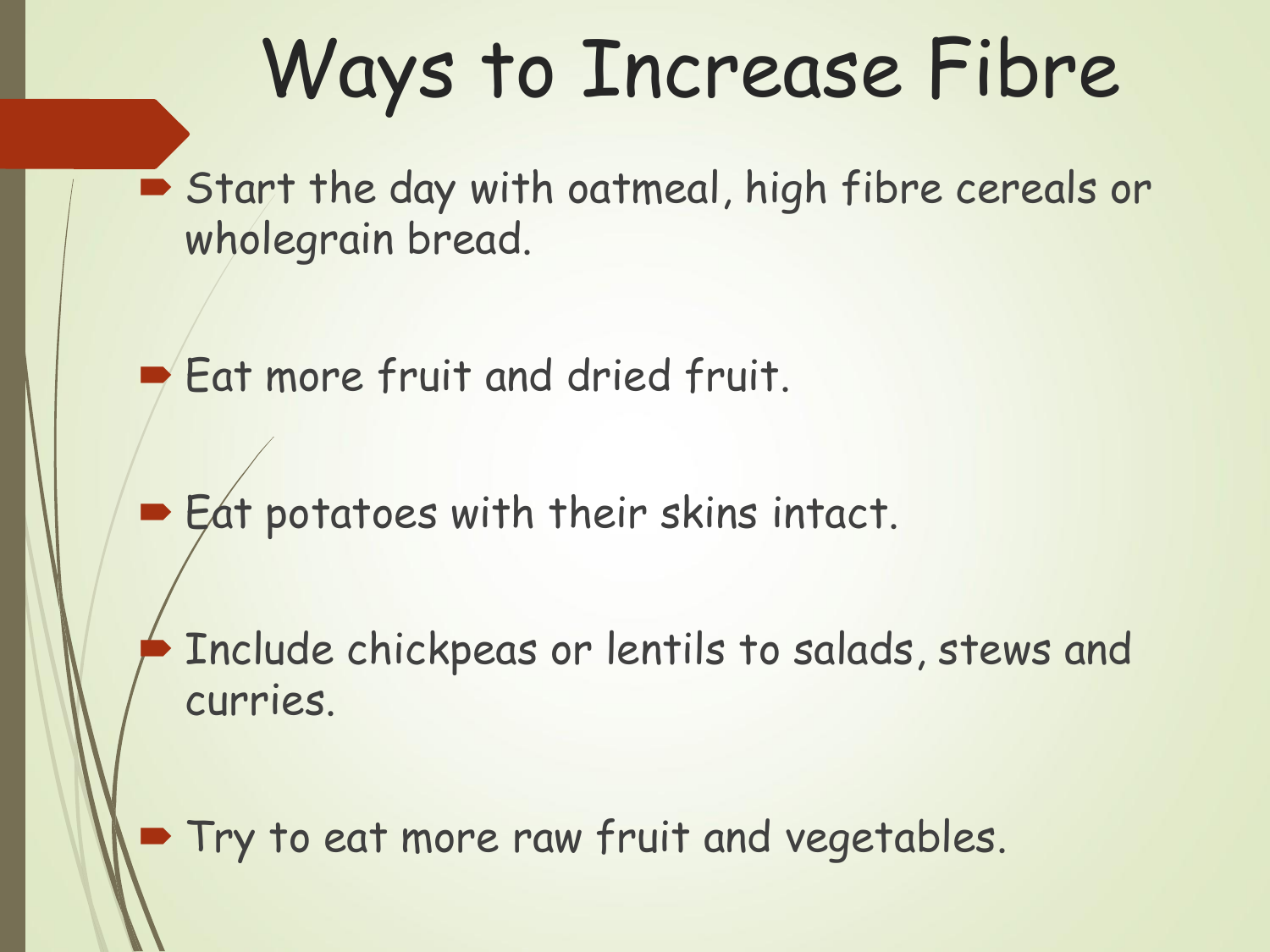## Ways to Increase Fibre

- Add seeds and nuts to salads or eat as a snack.
- Switch to brown rice, brown bread and wholegrain pasta.
- Buy foods containing whole grains.
- Add barley to homemade soups.
- Remember to also increase your water intake.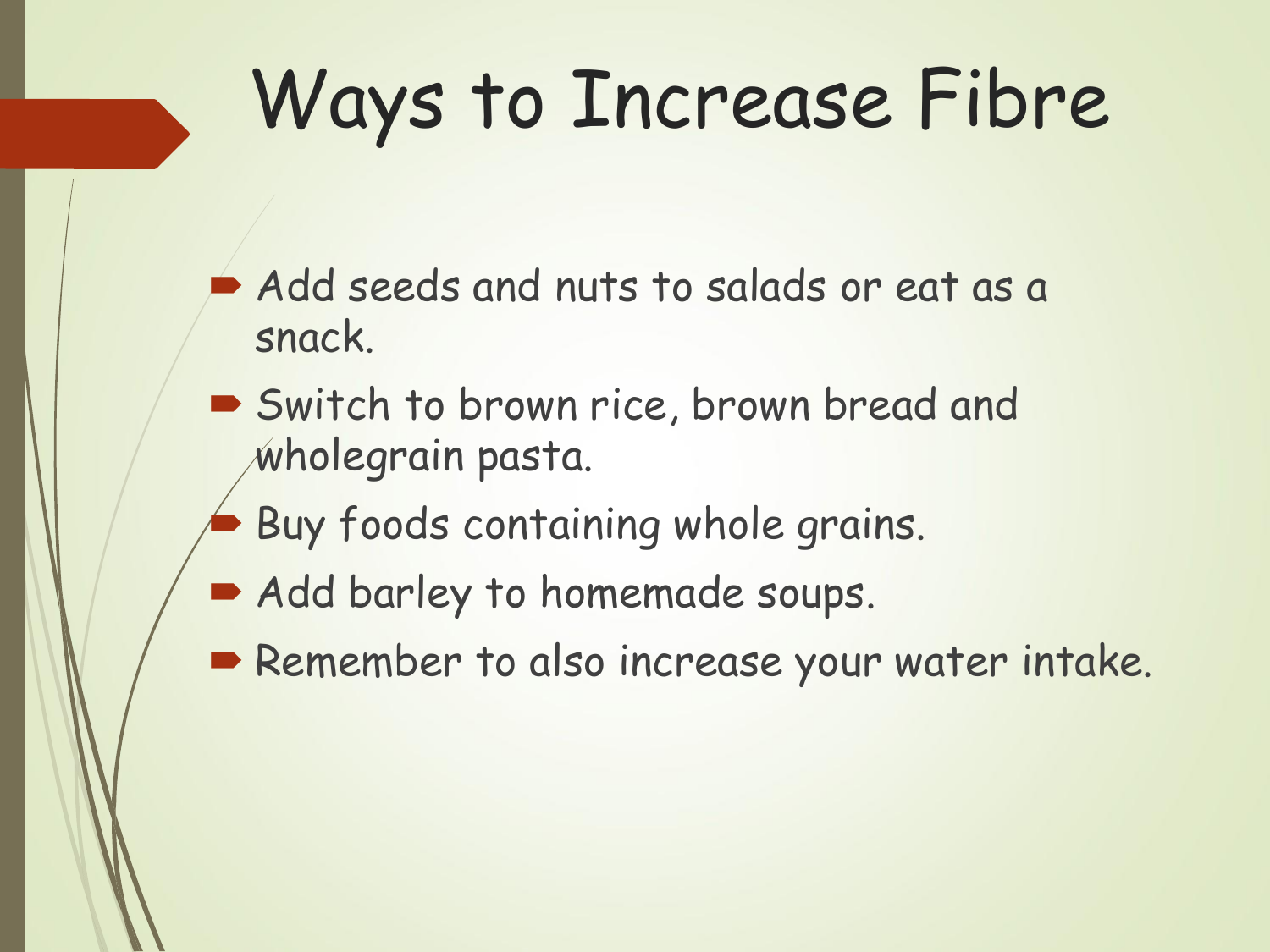## Can Eating Fibre-Rich Foods Help You Lose Weight?

- **Foods that are rich in fibre are generally low in fat** and calories and do not make you put on weight.
- **Fibre slows down digestion, making you feel satisfied** and full up for longer. This will stop you from snacking on unhealthy foods, which do make you put on weight.

 Fibre-rich foods are often bulky and fill you up quicker as well, which prevents you from overeating. This type of food also slows down the rate at which you eat, giving your brain time to register that your stomach is full with food.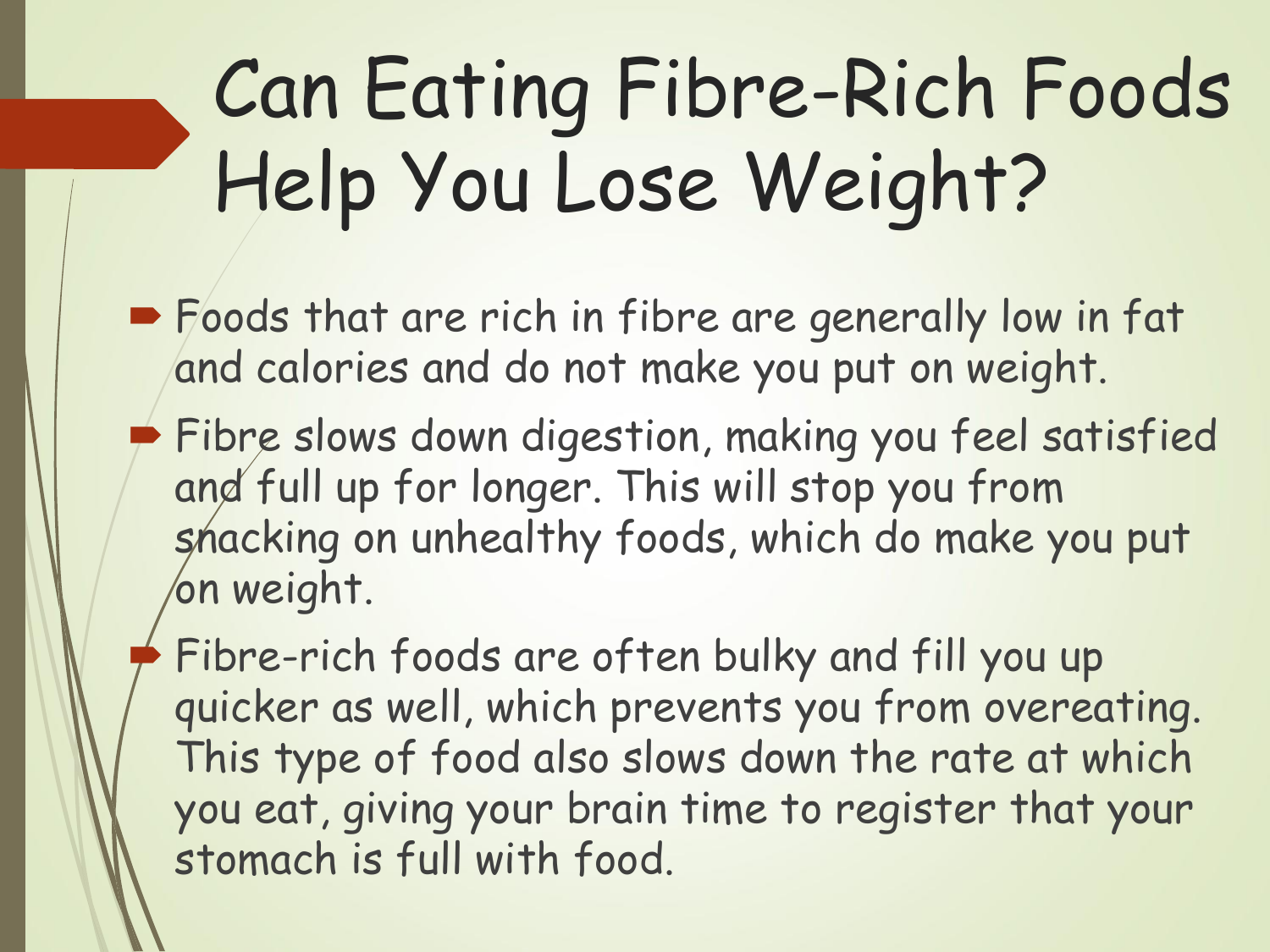## Some High Fibre Foods

Apples (with skin) 5 grams Avocado (1 medium) 11.8 grams Beans

Kidney Beans (1 cup) 11.6 grams Black Beans (1 cup) 13.9 grams Blueberries (1 cup) 4.2 grams Broccoli (1 cup) 4.5 grams Bran Cereal (1 cup) 19.9 grams Oats (1 cup) 12.0 grams Whole Wheat Pasta (1 cup) 6.3 grams Peas (1cup) 8.8 grams Squash (1 cup) 6.2 grams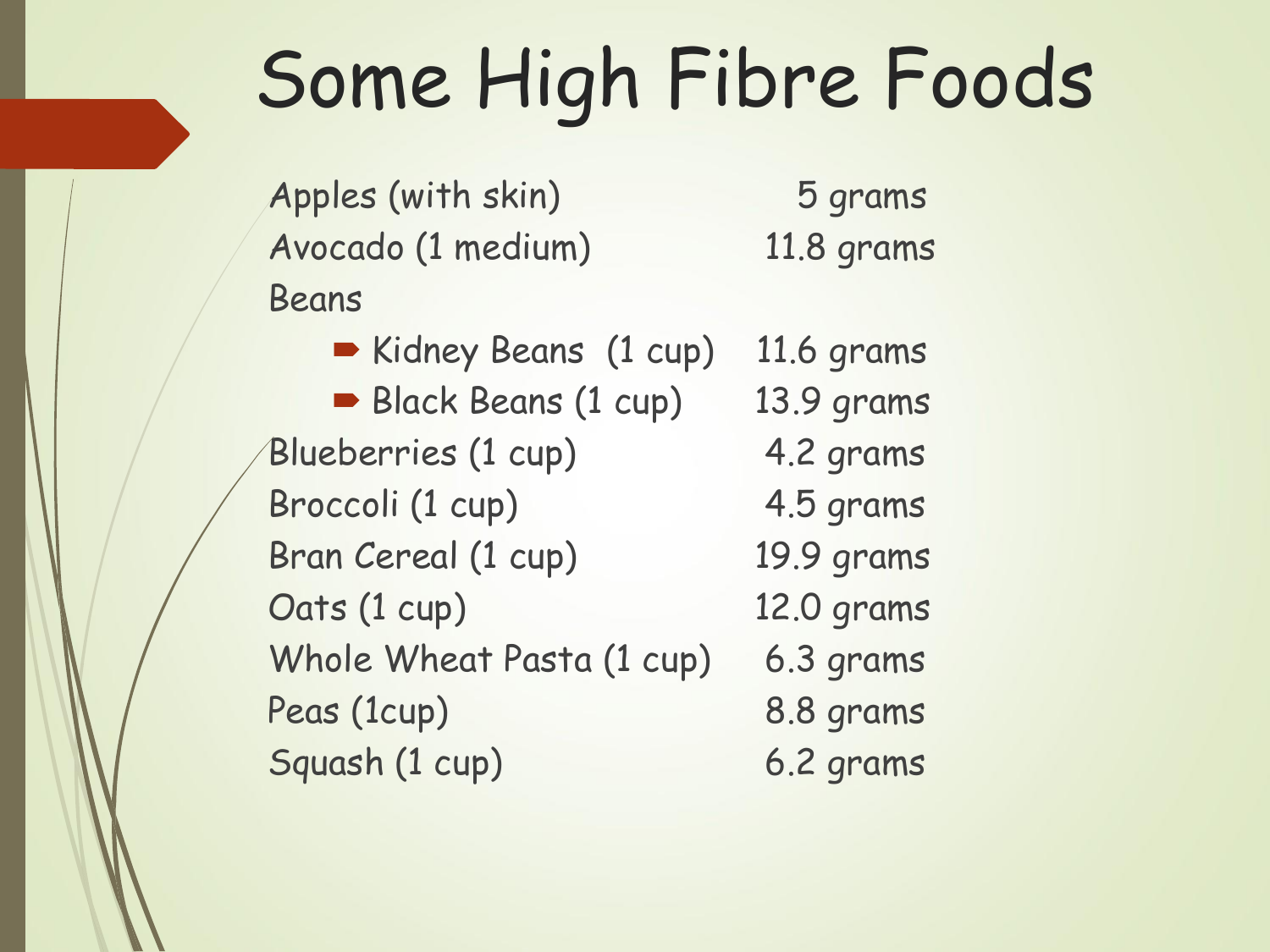## Foods That Are Low in Fibre

- Eating a diet that does not contain enough fibre can lead to bowel irregularities and stomach discomforts.
- **Foods that do not contain any or contain very** little fibre include refined cereals and white bread, meat and animal products, dairy produce and fast foods.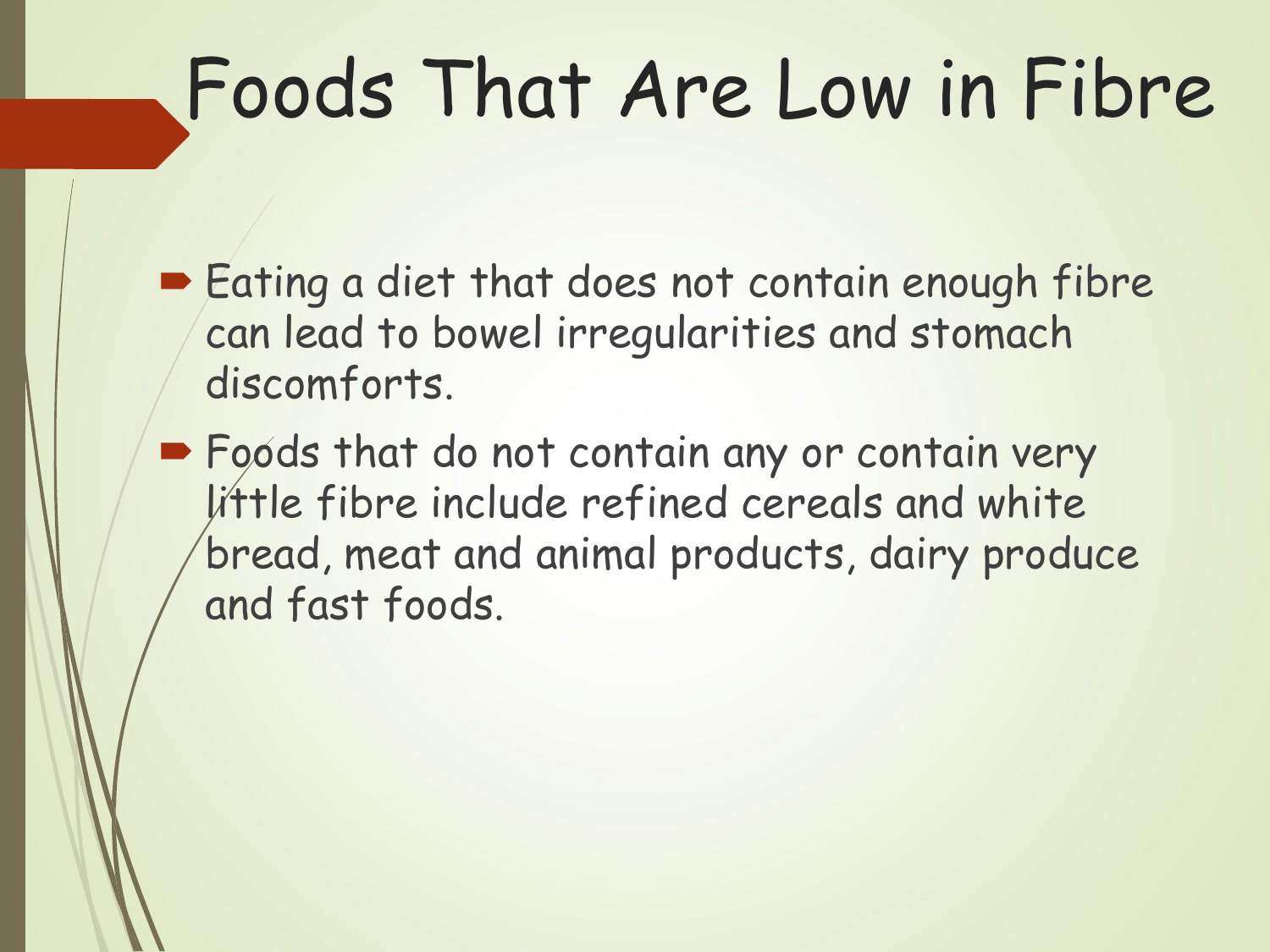# Psyllium Fibre

Psyllium is a soluble fiber

Can be found in any Health Food store.

Comes in capsule form, but the best way to take it is in its most natural form.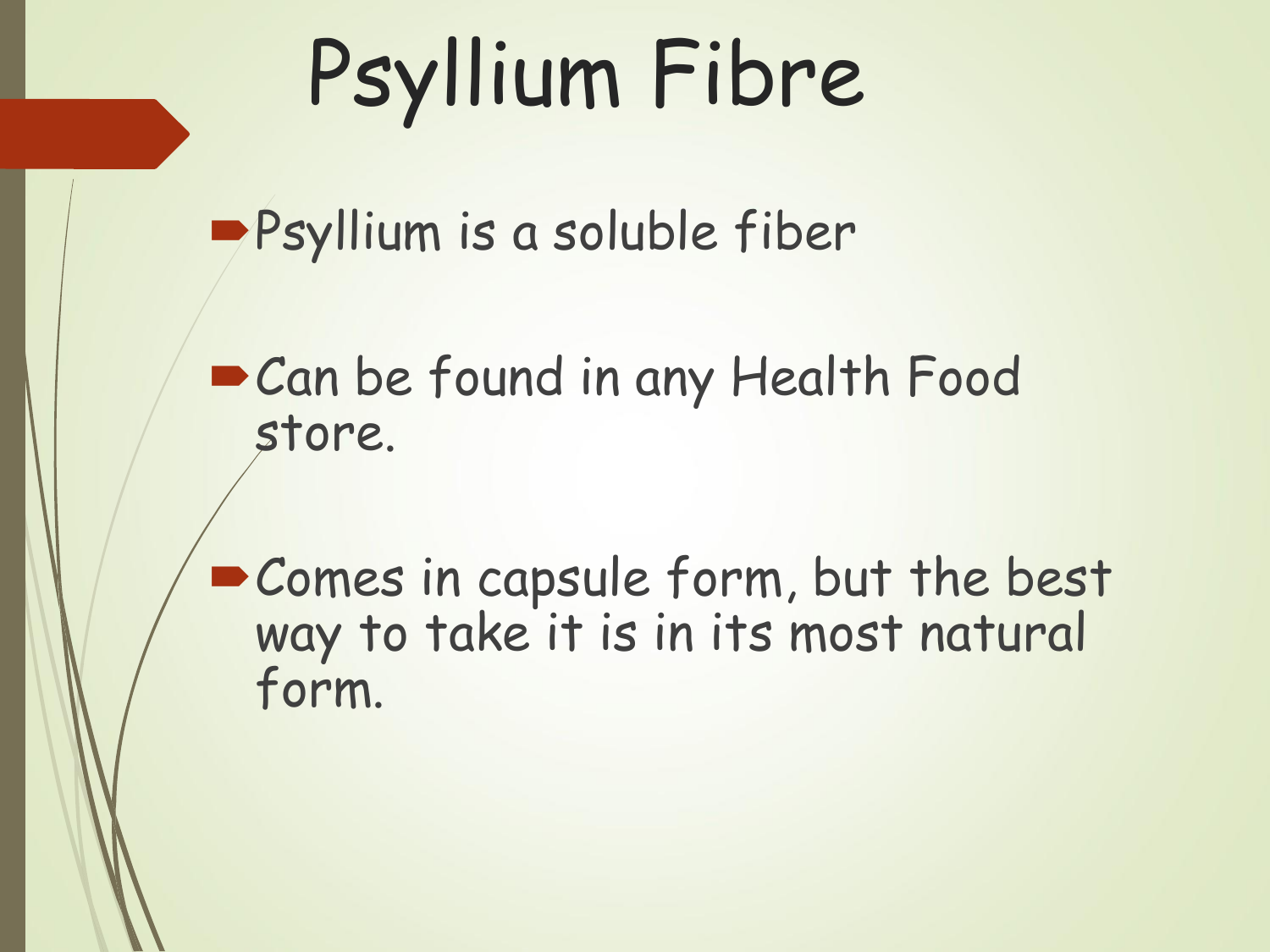## Psyllium Fibre

Beneficial for:

- Constipation
- **Diabetes**
- **Diarrhea**
- **Heart Disease**
- High Blood Pressure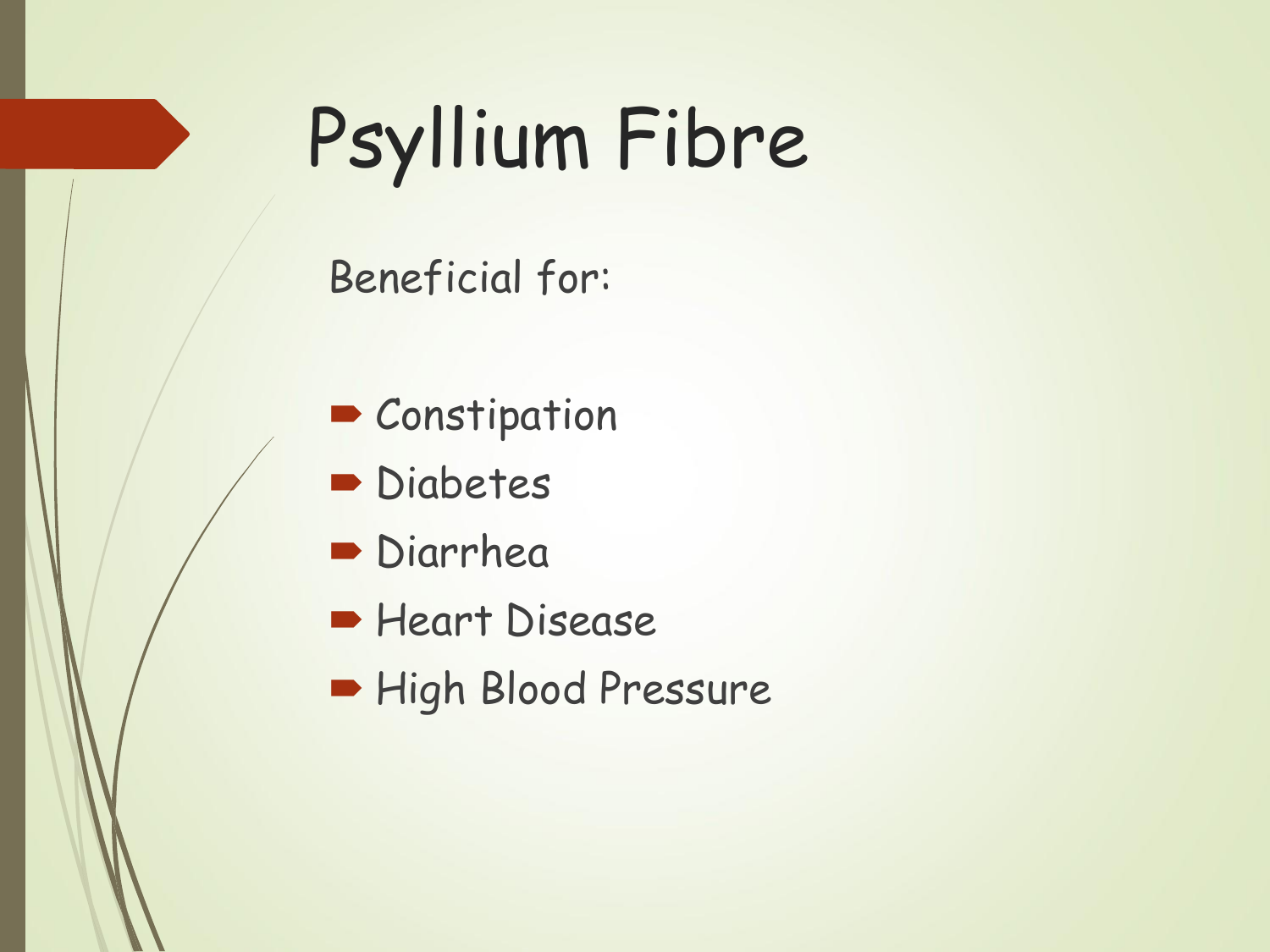#### Constipation

 Many well designed studies have shown that psyllium relieves constipation.

 When combined with water, it swells and produces more bulk, which stimulates the intestines to contract and helps speed the passage of stool through the digestive tract.

 Psyllium is widely used as a laxative in Asia, Europe, and North America.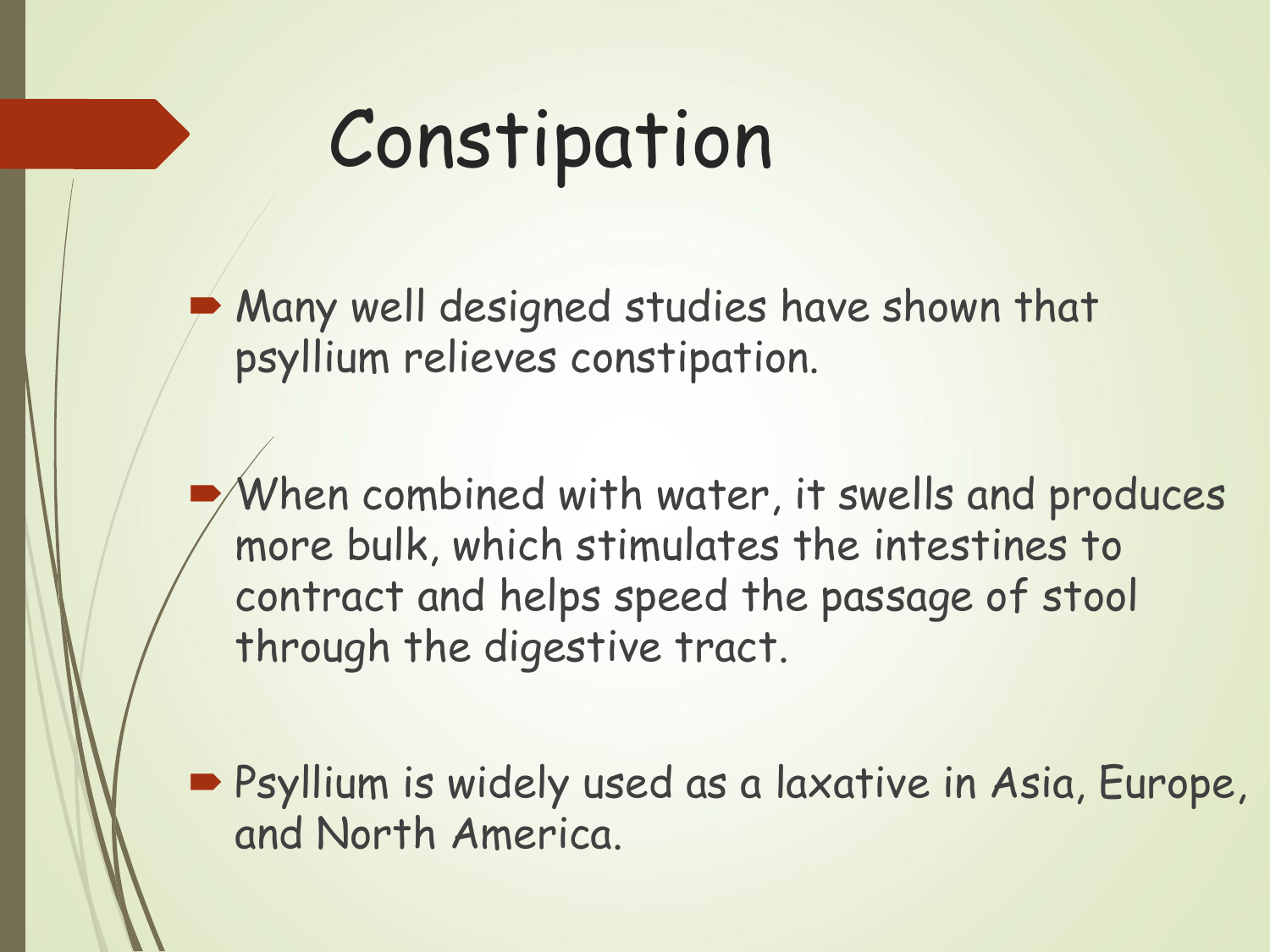#### Diabetes

Studies suggest that a high fibre diet may help lower insulin and blood sugar levels and improve cholesterol levels in people with diabetes.

 $\blacktriangleright$  It may also reduce the chance of developing diabetes in those who are at risk.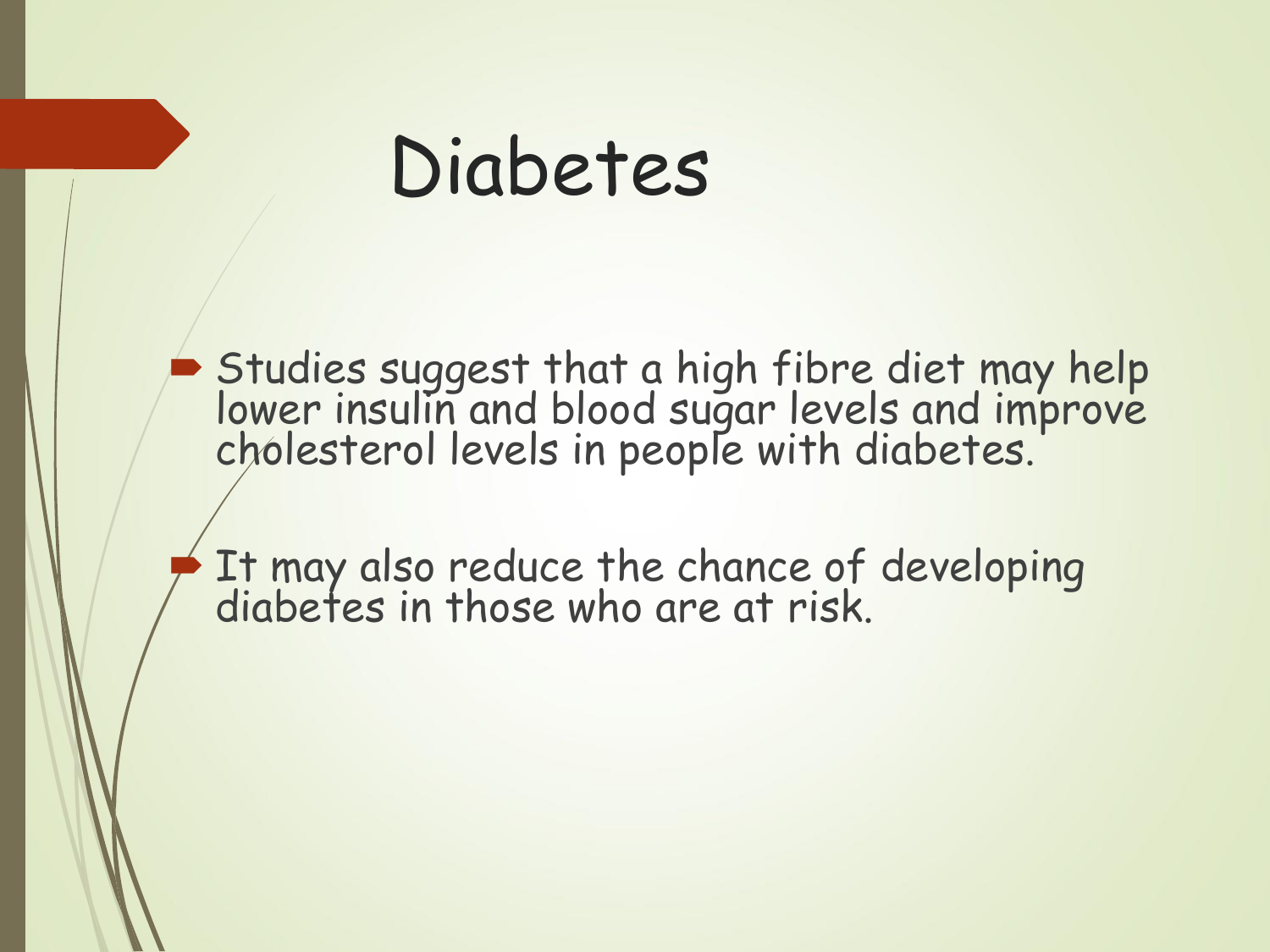#### Diarrhea

**Psyllium can also be used to help relieve mild**to-moderate diarrhea.

 It soaks up a significant amount of water in the digestive tract, making stool firmer and slower to pass.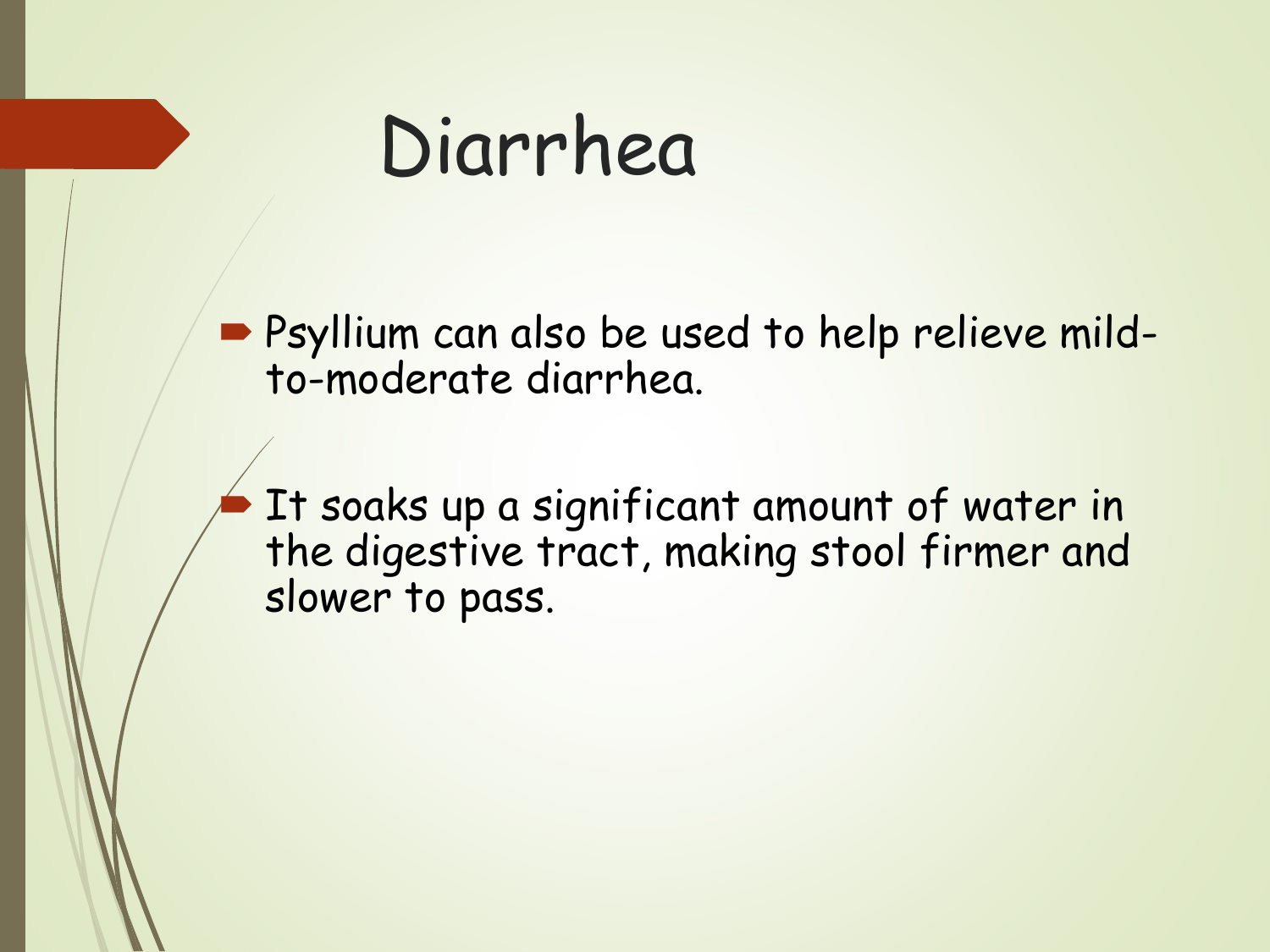#### Heart Disease

**Adding high fiber foods (such as psyllium enriched** cereals) to your diet may help lower heart disease risk.

 In fact, studies show that a diet high in water soluble fiber is associated with lower triglyceride levels, and a lower risk of cardiovascular disease.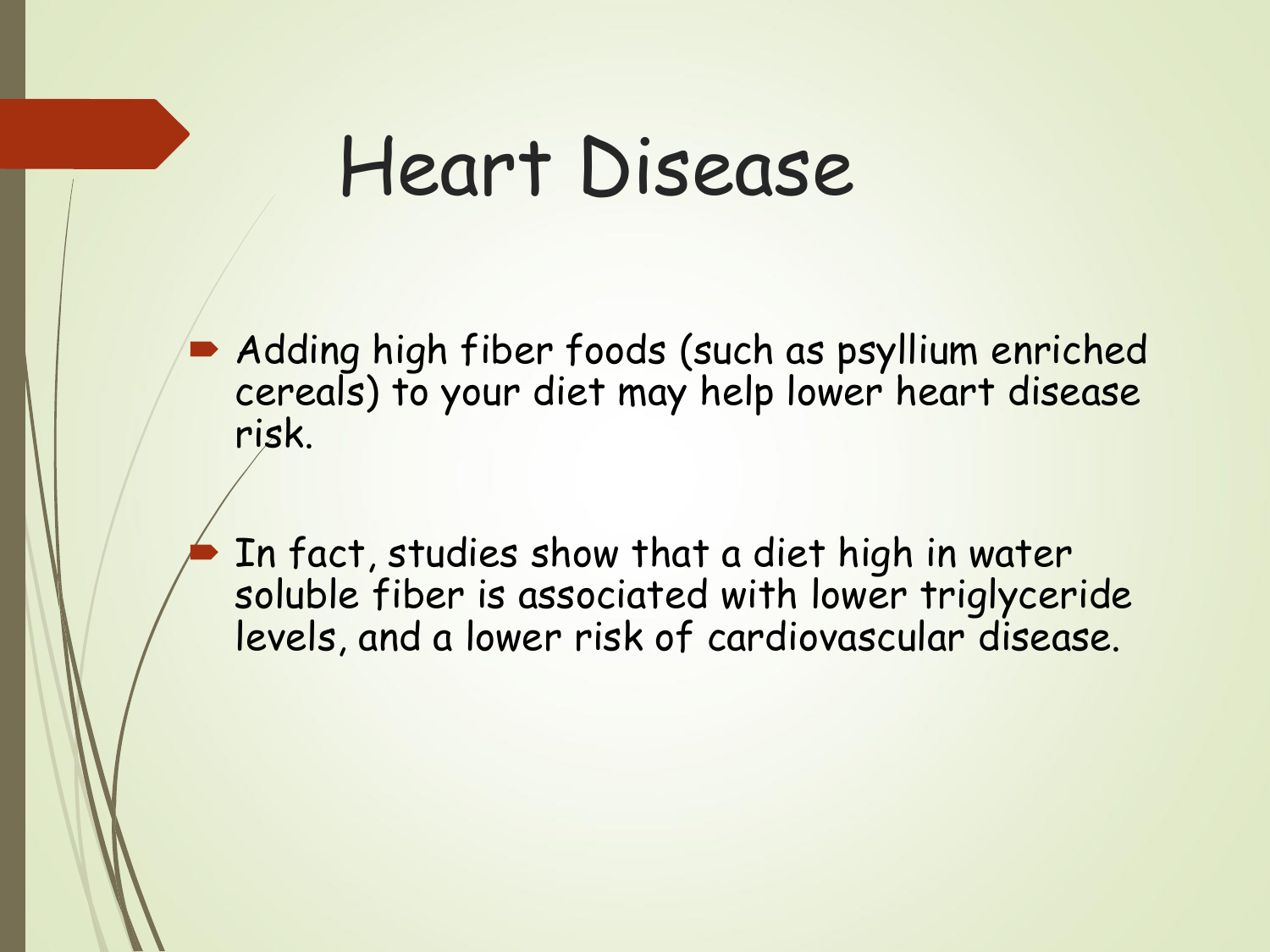### High Blood Pressure

- Although studies are not entirely conclusive, adding fibre (12 g of soluble fibre per day) to your diet, particularly psyllium, may help lower blood pressure.
- **In one study, 6 months of supplementation** with psyllium fibre significantly reduced both systolic and diastolic blood pressure in overweight people with hypertension.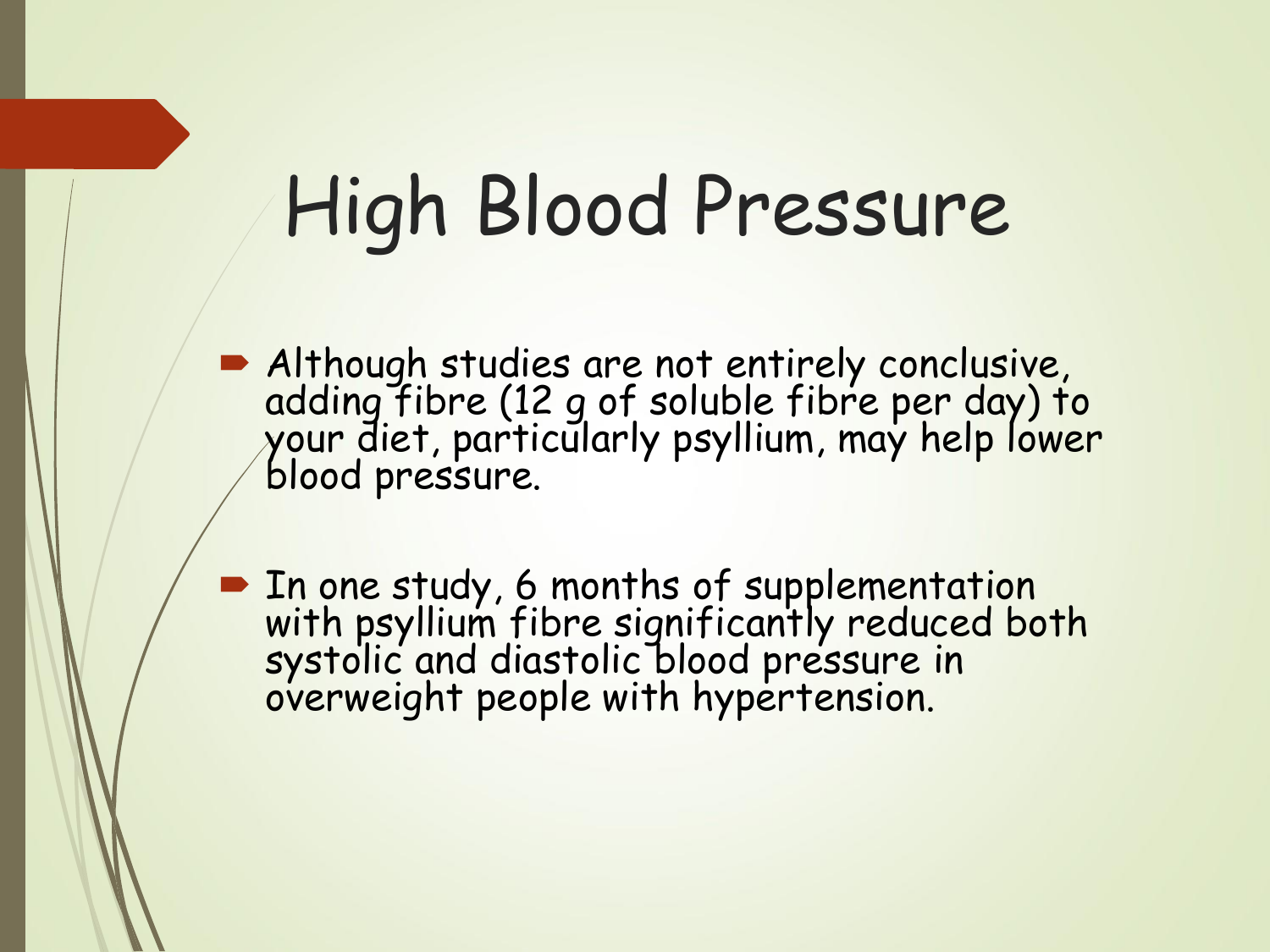## High Cholesterol

- Soluble fibers -- such as those in psyllium husk, guar gum, flax seed, and oat bran - can help lower cholesterol when added to a low fat, low cholesterol diet.
- Studies have shown psyllium can lower total as well as LDL ("bad") cholesterol levels, which may help reduce the risk of heart disease.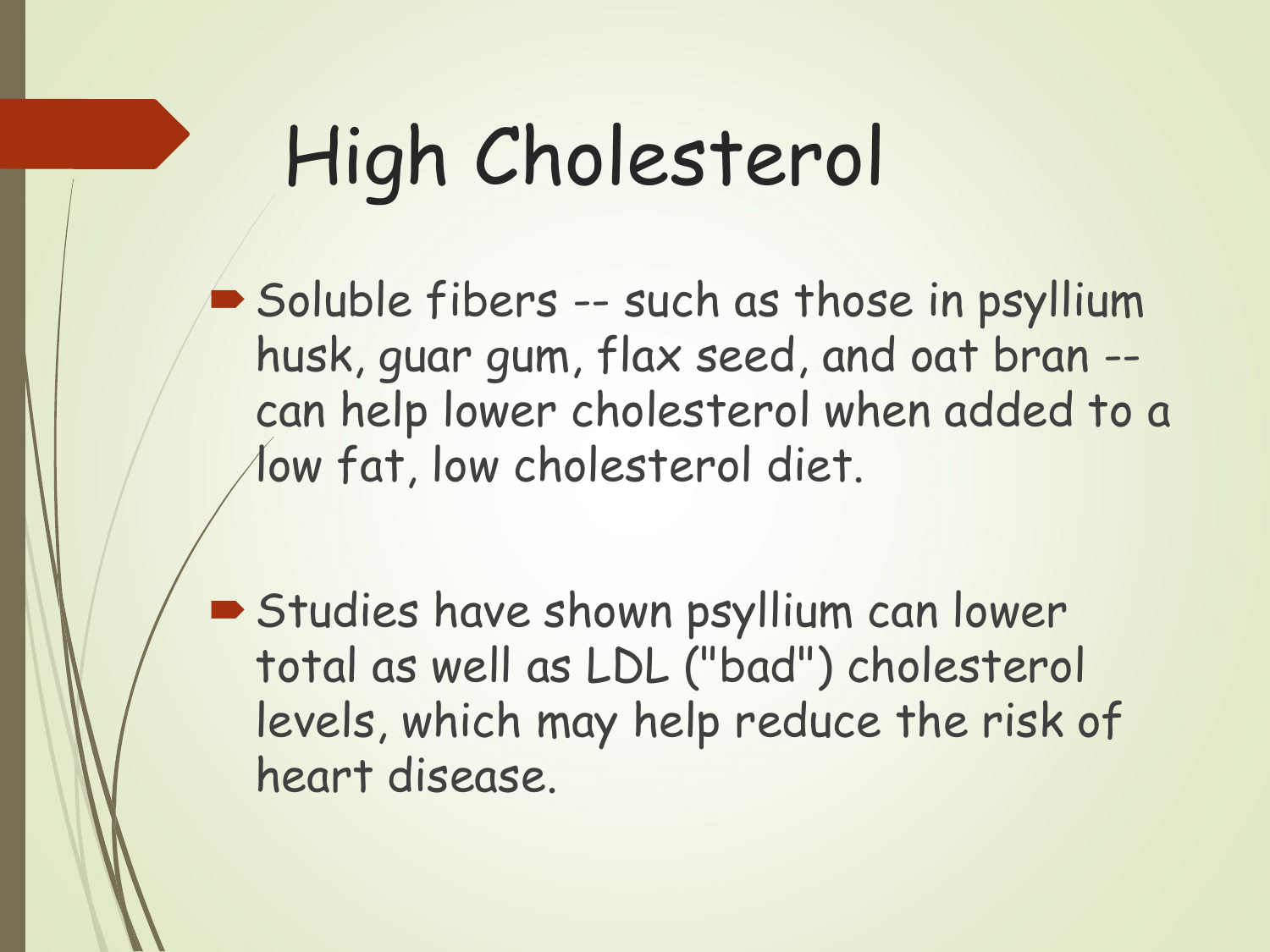# How Much Psyllium to Take

#### **Adults**

- Add 1/2 2 tsp. of psyllium seed to 1 cup (8 oz.) of warm water. Mix well, then drink immediately before it becomes too thick to swallow comfortably. Psyllium thickens rapidly when added to water
- **TH** You are not used to taking psyllium, it is best to begin with a low dose (such as 1/2 tsp. in an 8 oz. glass of water once a day), then increase to 2 tsp. in 2, 8 oz. glasses of water per day, as needed.
- Your health care provider may recommend higher doses of psyllium to treat certain conditions. You can take psyllium first thing in the morning or before bedtime. As a weight loss aid, take it at least 30 minutes before meals.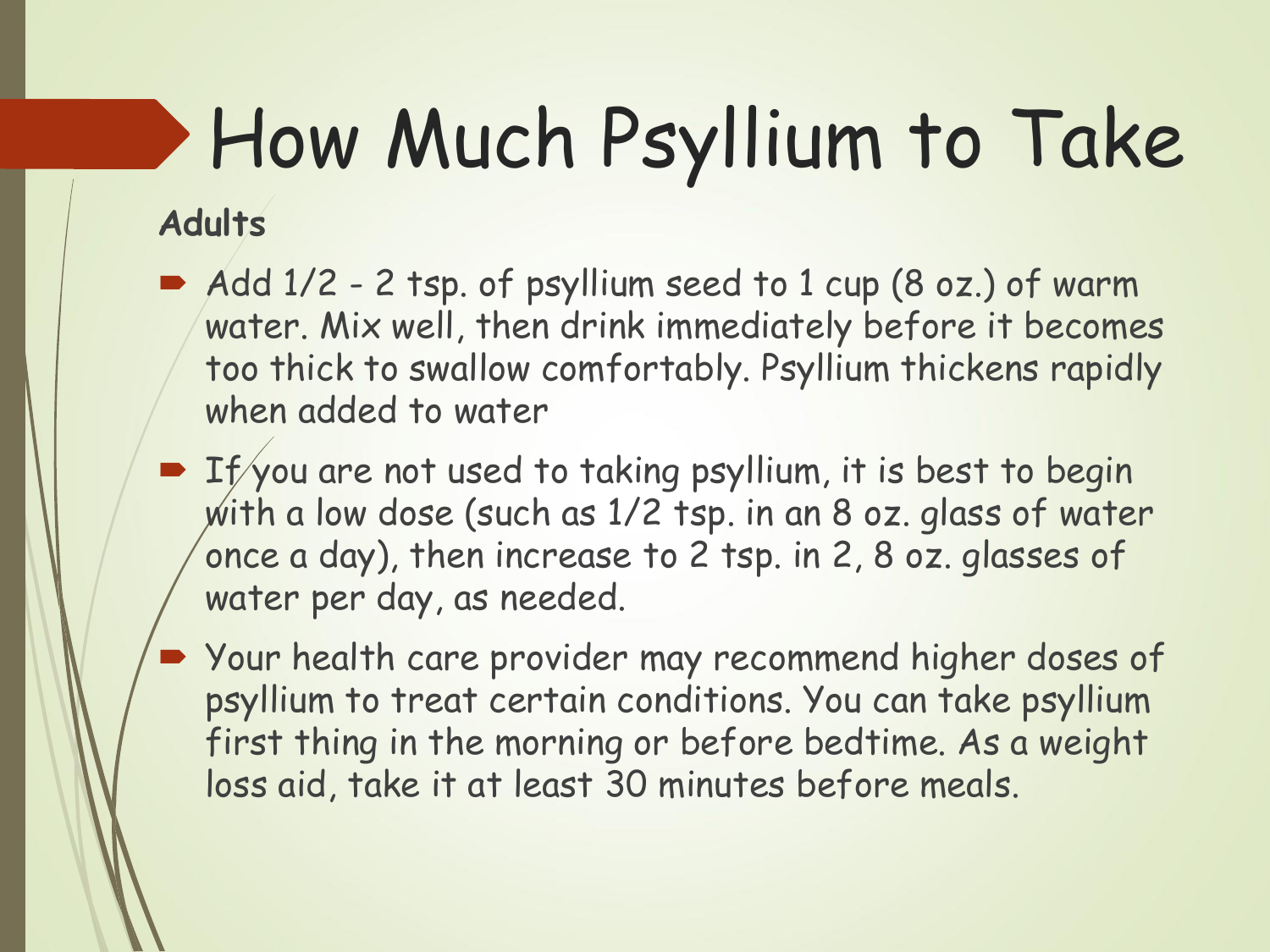#### Precautions:

- **Psyllium supplements may reduce or delay the absorption** of certain medications. As a rule, you should not take psyllium supplements at the same time as other medications. Take psyllium at least 1 hour before or 2 - 4 hours after taking other medications.
- You should always take psyllium with a full 8 oz. glass of water, and you should drink at least 6 - 8 full glasses of water throughout the day to avoid constipation.
	- Taking psyllium supplements without adequate liquids may cause it to swell, and, in extreme cases, cause choking.